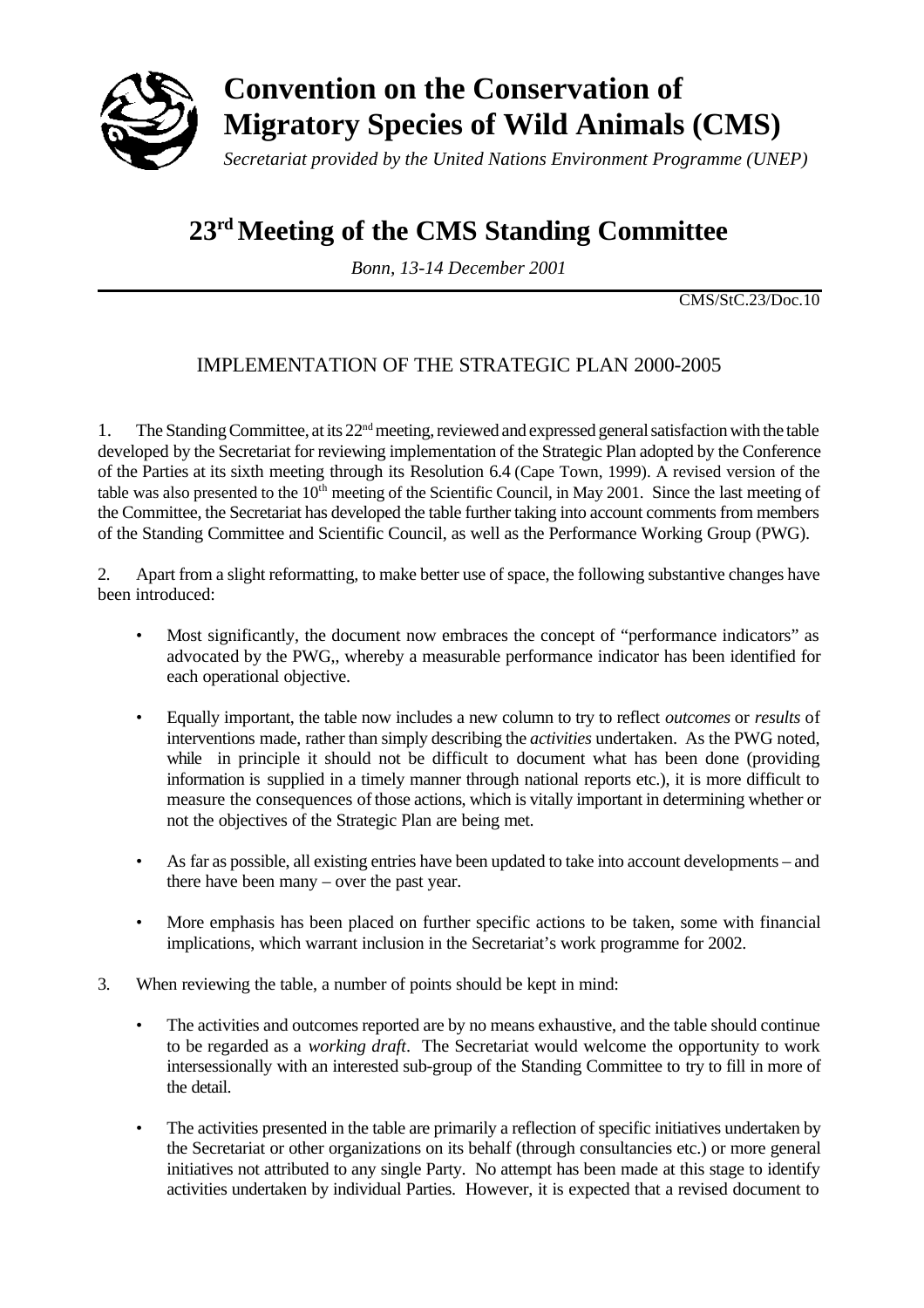be circulated prior to the Conference of the Parties in September 2002 will integrate, or at least reflect in summary form, the results of the major review and synthesis of national reports conducted by UNEP-WCMC (document CMS/StC.23/Doc.11 Addendum refers). Therefore, while for a number of species it has been noted that "No specific actions are reported to have been undertaken to date", this clearly excludes activities taken at a national level which might or might not have been mentioned in the reports of CMS Parties.

- At present, the reports submitted by Parties contain little information on which to assess their implementation of the Strategic Plan in certain key areas (for example, with regard to operational objectives 2.1, 2.2, and 4.2). It is expected that the proposed new format for national reports (document CMS/StC.23/Doc.11 Annex 1) will address this important shortcoming.
- The column "Further specific actions to be undertaken" is indicative only; it is expected that the Standing Committee will give further guidance as to which further actions should and may be undertaken within the available resources agreed by COP6, and the priority ascribed to them.
- The information presented in the table is necessarily abbreviated, and no attempt is made to give a thorough description of each of the activities, nor for that matter, the precise outcomes achieved.

4. The Standing Committee is requested to review the document and offer comment and advice, preferably submitted to the Secretariat in writing, in the following areas:

- Proposals for amending the definitions of the "performance indicators" associated with each of the operational objectives;
- Information that would complement that already given in the "activities" or "outcomes" columns of the table;
- Advice on further specific action to be undertaken in relation to each of the operational objectives;
- Consideration of the desirability of setting up a small group of interested members to assist the Secretariat to develop the table further in advance of the meeting of the Conference of the Parties. Ultimately, it may desirable to establish a permanent sub-committee to monitor implementation of the Convention, and this could be a topic for discussion at COP7.

5. Finally, the Committee may wish to consider inviting Parties and other CMS stakeholders to report on the contributions they have made and propose to make towards implementation of the Strategic Plan.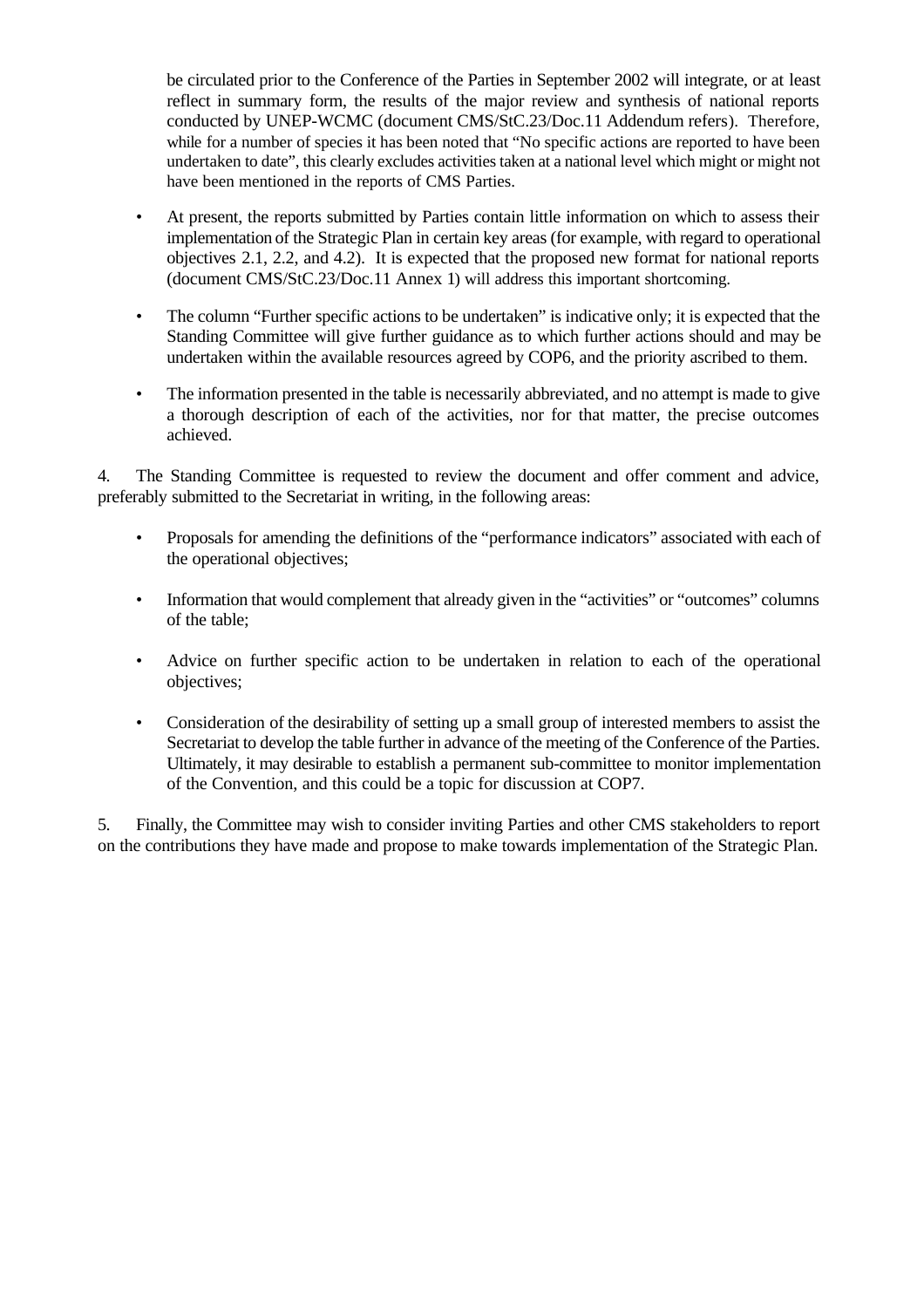**Annex to CMS/StC. 23/Doc. 10** 

# **Review of Implementation of the 2000-2005 Strategic Plan**

**(as at November 2001)**

*Prepared by the Secretariat*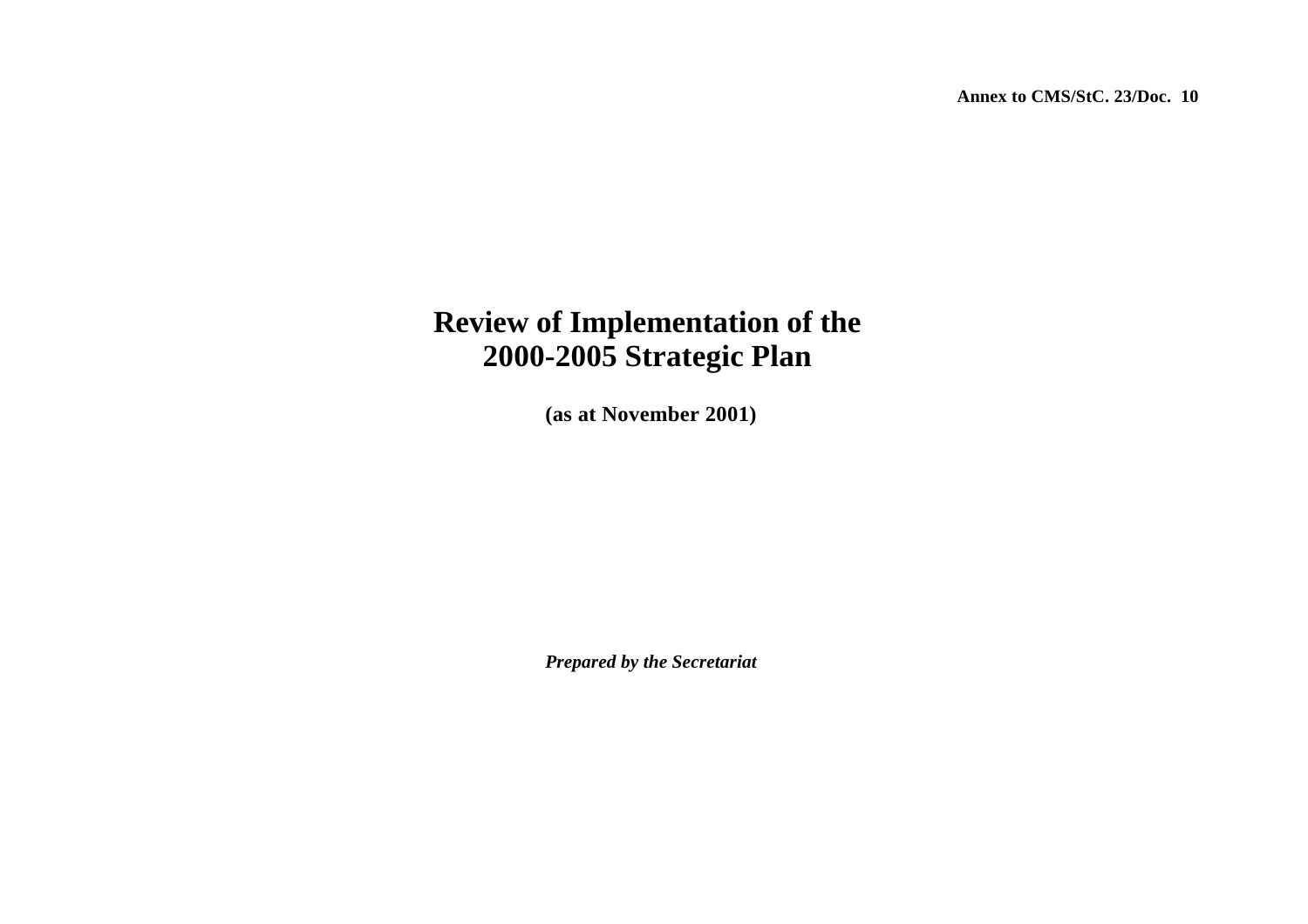## **OBJECTIVE 1: TO PROMOTETHECONSERVATIONOF MIGRATORYSPECIESINCLUDED IN MAJOR ANIMAL GROUPS LISTED IN THE CMS APPENDICES** *(NB: Throughout the text, "Concerted Action" species are marked with an asterisk.)*

#### **1.1 Birds**

**Operational Objective:** To stimulate concerted actions in favour of each of the (51) endangered bird species listed in Appendix I and to facilitate the development and implementation of Agreements or Memoranda of Understanding to address the conservation needs of these and other migratory birds on a regional or broader scale.

| <b>Activity / Progress</b>                                                                                                                                                                                                                                                                                                                                                    | <b>Main Actors</b>                                                           | Outcomes (results) to date | Further specific action to be undertaken                                                                                  |
|-------------------------------------------------------------------------------------------------------------------------------------------------------------------------------------------------------------------------------------------------------------------------------------------------------------------------------------------------------------------------------|------------------------------------------------------------------------------|----------------------------|---------------------------------------------------------------------------------------------------------------------------|
| Humboldt penguin* Spheniscus humboldti                                                                                                                                                                                                                                                                                                                                        | Parties<br>Secretariat                                                       |                            | Field studies focusing on population status to be<br>conducted in Peru starting at the end of 2001                        |
| Albatrosses and petrels (various Appendix I species)<br>Agreement on the Conservation of Albatrosses and Petrels<br>(particularly in the southern hemisphere) concluded under CMS<br>auspices and opened for signature in June 2001; pending entry into<br>force<br>Study of albatross-fisheries interactions in Uruguayan waters to be<br>completed in 2001 (report overdue) | Australia<br><b>Range States</b><br>Secretariat<br>Consultant<br>Secretariat |                            | Entry into force of the Agreement and beginning<br>of implementation of its provisions anticipated<br>by the time of COP7 |
| <b>Dalmation Pelecan</b> Pelecanus crispus,<br><b>White Pelican</b> Pelecanus onocrotalus<br>No specific actions reported to have been undertaken to date, however<br>both are AEWA-listed species and might have benefitted from the<br>provisions of that Agreement.                                                                                                        | Parties                                                                      |                            |                                                                                                                           |
| <b>Storks, Ibises, Spoonbills Ciconiiformes</b><br>No specific actions reported to have been undertaken to date.<br>A number of the species are covered by AEWA and might have<br>benefitted from the provisions of that Agreement.                                                                                                                                           | Parties                                                                      |                            |                                                                                                                           |
| Andean Flamingo* Phoenicopterus andinus,<br>Puna Flamingo* Phoenicopterus jamesi<br>Winter census in progress and various other activities planned<br>(Argentina, Bolivia, Chile and Peru)                                                                                                                                                                                    | Pachamama<br>Foundation<br>Secretariat                                       |                            |                                                                                                                           |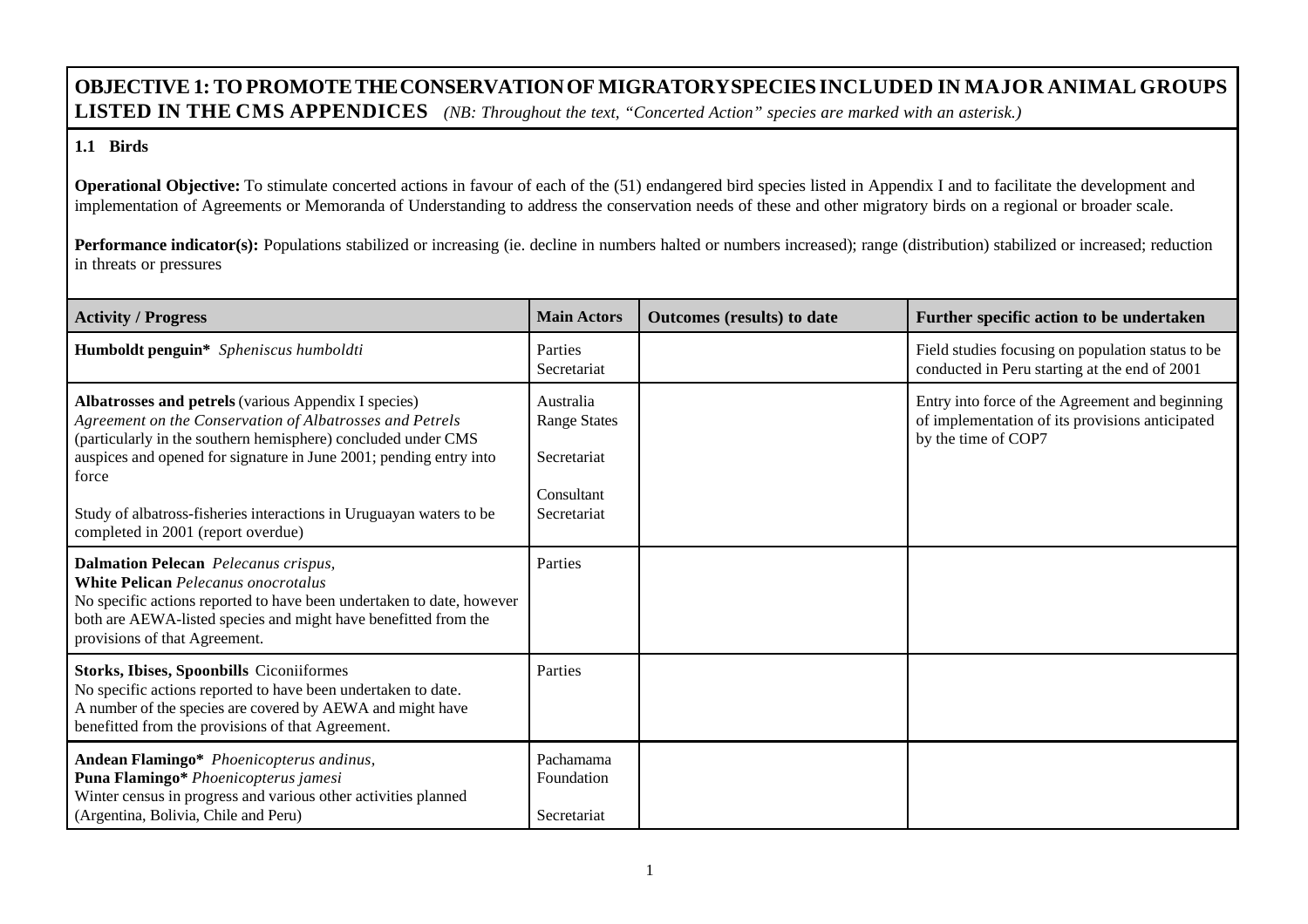| <b>Activity / Progress</b>                                                                                                                                                                                                                                                                                                                  | <b>Main Actors</b>                                                  | Outcomes (results) to date | Further specific action to be undertaken                                                                                                    |
|---------------------------------------------------------------------------------------------------------------------------------------------------------------------------------------------------------------------------------------------------------------------------------------------------------------------------------------------|---------------------------------------------------------------------|----------------------------|---------------------------------------------------------------------------------------------------------------------------------------------|
| Lesser White-fronted Goose* Anser erythropus<br>Awareness campaign undertaken in several eastern European Range<br><b>States</b>                                                                                                                                                                                                            | Norwegian<br>Ornithologica<br>1 Society                             |                            |                                                                                                                                             |
| Ruddy-headed Goose* Chloephaga rubidiceps<br>Field studies completed, awareness campaign in progress (Argentina<br>Chile)                                                                                                                                                                                                                   | Wetlands<br>International                                           |                            | New project on nesting colonies to start at the<br>end of 2001                                                                              |
| White-headed Duck* Oxyura leucocephala<br>Project to assess the status of the Central Asian population of<br>O. leucocephala and to produce recommendations for its<br>conservation was approved in principle by ScC10.                                                                                                                     | Wetlands<br>International<br>Secretariat                            |                            | Full project proposal under development by<br>Wetlands International Asia-Pacific.                                                          |
| Red-breasted Goose Branta ruficollis, Marbled Teal<br>Marmaronetta angustirostris, Ferruginous Duck* Aythya nyroca,<br>Steller's Eider Polysticta stelleri<br>No specific actions reported to have been undertaken to date, however<br>all are AEWA-listed species and some might have benefitted from the<br>provisions of that Agreement. | Parties                                                             |                            |                                                                                                                                             |
| Raptors (various Accipitridae)<br>No specific actions reported to have been undertaken to date                                                                                                                                                                                                                                              | Parties                                                             |                            | Explore through a consultancy the need and<br>potential to develop one or more Agreements<br>under CMS for raptors (e.g. in Southeast Asia) |
| Lesser Kestrel * Falco naumanni<br>Action Plan prepared for CMS by BirdLife International and<br>distributed to Range States                                                                                                                                                                                                                | <b>BirdLife</b>                                                     |                            |                                                                                                                                             |
| Siberian Crane* Grus leucogeranus: CMS Memorandum of<br>Understanding in place (signed by 8 Range States); related GEF<br>PDF-B wetland conservation project completed and awaiting approval<br>of full project; 4 <sup>th</sup> Meeting of MoU Range States held in May 2001<br>(Baraboo, Wisconsin)                                       | <b>Range States</b><br><b>ICF</b><br>Secretariat<br><b>UNEP/GEF</b> |                            |                                                                                                                                             |
| Other Cranes, Rails, Bustards Gruiformes<br>Grus japonensis, Grus nigricollis, Sarothrura ayresi*,<br>Chlamydotis undulata (NW African populations)<br>No specific actions reported to have been undertaken to date                                                                                                                         | Parties                                                             |                            |                                                                                                                                             |
| Great Bustard* Otis tarda: MoU for Middle-European population<br>became effective 1 June 2001; 9 signatories as of 28.11.2001.                                                                                                                                                                                                              | <b>Range States</b><br>Secretariat                                  |                            | Secretariat to encourage implementation and<br>seek funding for conservation measures                                                       |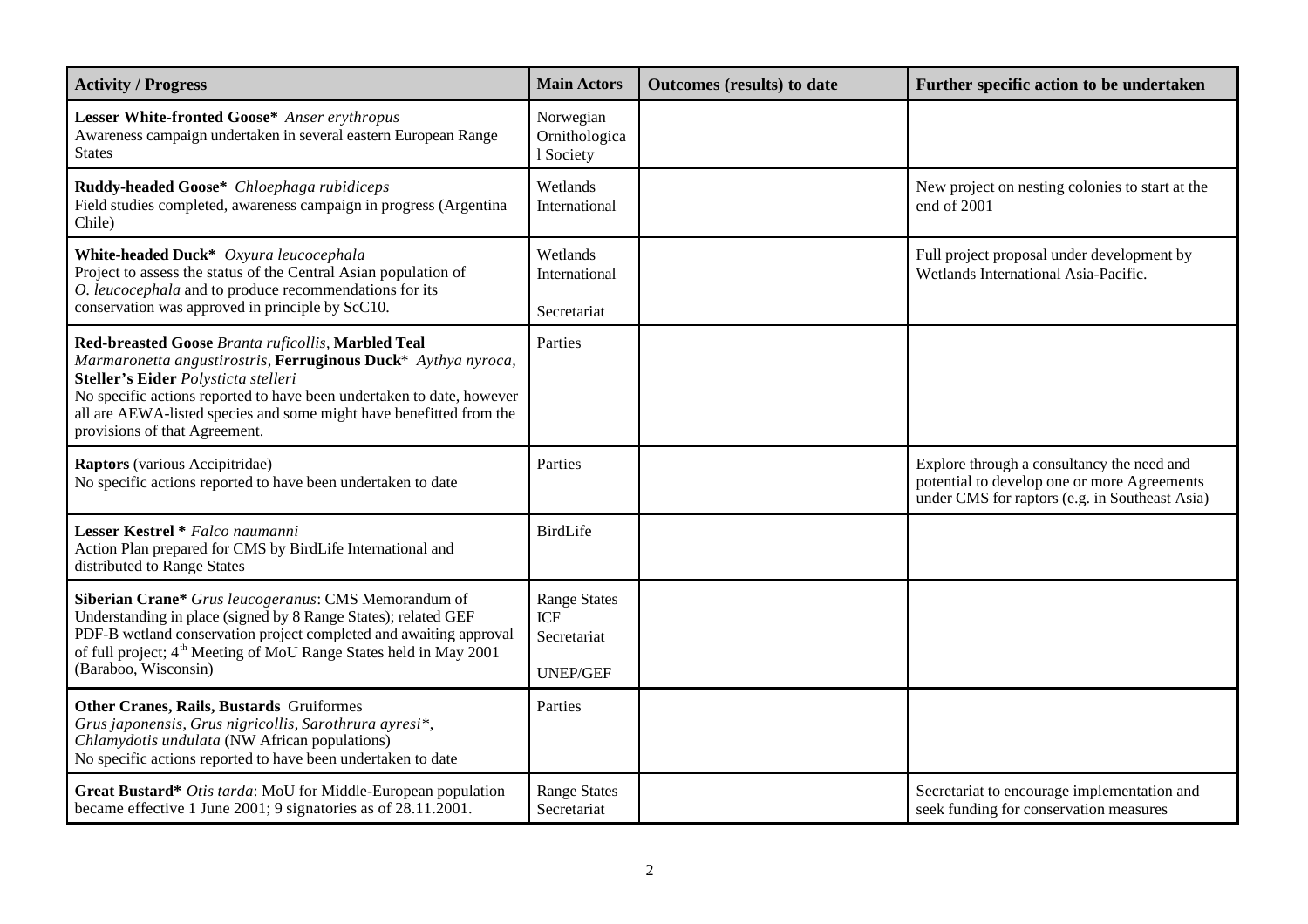| <b>Activity / Progress</b>                                                                                                                                                                                                                                                                                                                                                                                              | <b>Main Actors</b>                                                    | Outcomes (results) to date | Further specific action to be undertaken                                                                                                                                                                                                                             |
|-------------------------------------------------------------------------------------------------------------------------------------------------------------------------------------------------------------------------------------------------------------------------------------------------------------------------------------------------------------------------------------------------------------------------|-----------------------------------------------------------------------|----------------------------|----------------------------------------------------------------------------------------------------------------------------------------------------------------------------------------------------------------------------------------------------------------------|
| <b>Slender-billed Curlew*</b> Numenius tenuirostris<br>CMS Memorandum of Understanding in place (signed by 18 Range<br>States); BirdLife International support for secretariat services,<br>working group, action plan development and field expeditions; expert<br>meeting held in Kiev in April 2001. Training course held on<br>identification and monitoring; Russian-language observation protocol<br>distributed. | <b>Range States</b><br>Secretariat<br><b>BirdLife</b><br><b>IRSNB</b> |                            | Survey of Crimean coastal areas planned in<br>Spring-Autumn 2001. Harmonization of action<br>plans; organization of a Range State meeting<br>(possibly in conjunction with AEWA MOP2 in<br>2002); eventual integration of MoU activities<br>within framework of AEWA |
| Sociable Plover Vanellus gregarius, Eskimo Curlew Numenius<br>borealis, Buff-breasted Sandpiper Tryngites subruficollis,<br>various Gulls, Japanese Murrelet Synthliboramphus wuzizusume<br>No specific actions reported to have been undertaken to date                                                                                                                                                                | Parties                                                               |                            |                                                                                                                                                                                                                                                                      |
| <b>Passerines (various)</b><br>No specific actions reported to have been undertaken to date, apart<br>from those species listed below                                                                                                                                                                                                                                                                                   | Parties                                                               |                            |                                                                                                                                                                                                                                                                      |
| Blue Swallow* Hirundo atrocaerulea Designated as "Concerted<br>Action" species by COP6; no specific actions reported to have been<br>undertaken to date                                                                                                                                                                                                                                                                 | Parties                                                               |                            |                                                                                                                                                                                                                                                                      |
| Aquatic Warbler* Acrocephalus paludicola<br>Draft MoU among 15 Range States under development by BirdLife<br>International (consultations ongoing)                                                                                                                                                                                                                                                                      | <b>BirdLife</b><br><b>Range States</b><br>Secretariat                 |                            | Once the MoU has been finalized, an Action Plan<br>should be developed.                                                                                                                                                                                              |
| <b>Syrian Serin</b> Serinus syriacus<br>Field survey, training, habitat rehabilitation in Jordan completed<br>(1999)                                                                                                                                                                                                                                                                                                    | Consultant<br>Secretariat                                             |                            |                                                                                                                                                                                                                                                                      |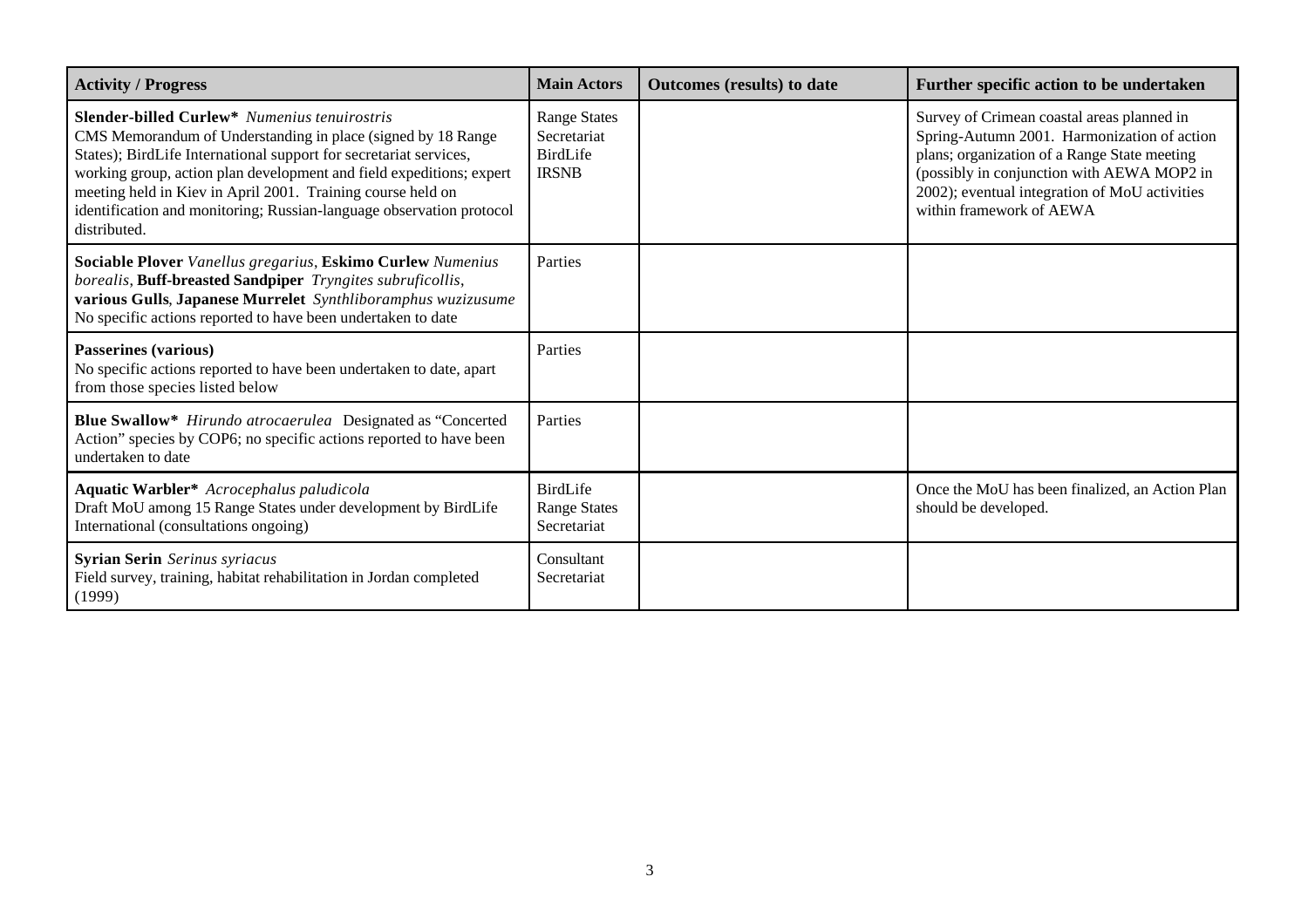| <b>Activity / Progress</b>                                                                                                                                                                                                                                                                                                                                                            | <b>Main Actors</b>                                | <b>Outcomes</b> (results) to date | Further specific action to be undertaken                                      |
|---------------------------------------------------------------------------------------------------------------------------------------------------------------------------------------------------------------------------------------------------------------------------------------------------------------------------------------------------------------------------------------|---------------------------------------------------|-----------------------------------|-------------------------------------------------------------------------------|
| General activities, not focused on specific Appendix I species:<br>Africa-Eurasia: The Agreement on the Conservation of African-<br>Eurasian Migratory Waterbirds (AEWA) has been in force since<br>November 1999; currently has about 33 Parties. Appropriate actions<br>are being undertaken and reported on under this CMS Article IV(3)<br>AGREEMENT. [Ref. www.wcmc.org.uk/aewa] | AEWA                                              |                                   | AEWA MOP2 will be organized in conjunction<br>with CMS COP7 in September 2002 |
| East Asia: Continuous inputs provided towards the development of the<br>Asia-Pacific Migratory Waterbird Conservation Strategy; revised<br>Strategy (2001-2005) circulated by Wetlands International in April<br>2001                                                                                                                                                                 | Wetlands<br>International<br>WI                   |                                   |                                                                               |
| Central Asia: Wetlands International is overseeing a Central Asian-<br>Indian Flyway co-ordination mechanism, in place as of March 2001;<br>Range State meeting organized in Uzbekistan in August 2001 in close<br>collaboration with CMS                                                                                                                                             | <b>Range States</b><br>Secretariat<br><b>AEWA</b> |                                   |                                                                               |

#### **1.2 Marine Mammals**

**Operational Objective:** To stimulate concerted actions in favour of each of the endangered marine mammal species listed in Appendix I that are not adequately covered by other instruments, and to facilitate the development and implementation of Agreements to address the conservation needs of these and other marine mammals on a regional or broader scale, as appropriate.

Synergies should be sought with other organizations involved with marine mammal conservation, including UNEP, and attention given to putting in place or strengthening conservation measures at the national level (without necessarily requiring the development of new Agreements).

| <b>Activity / Progress</b>                                                                                                                                                            | <b>Main Actors</b> | <b>Outcomes</b> (results) to date | Further specific action to be undertaken |
|---------------------------------------------------------------------------------------------------------------------------------------------------------------------------------------|--------------------|-----------------------------------|------------------------------------------|
| <b>Cetacea</b><br>No specific actions with regard to large cetaceans are known to have<br>been undertaken within the framework of CMS                                                 | Parties            |                                   |                                          |
| Franciscana / La Plata Dolphin Pontoporia blainvillei<br>Publication produced in 2001 with the support of CMS. A follow-up<br>conservation project was approved in principle by ScC10 | Parties            |                                   |                                          |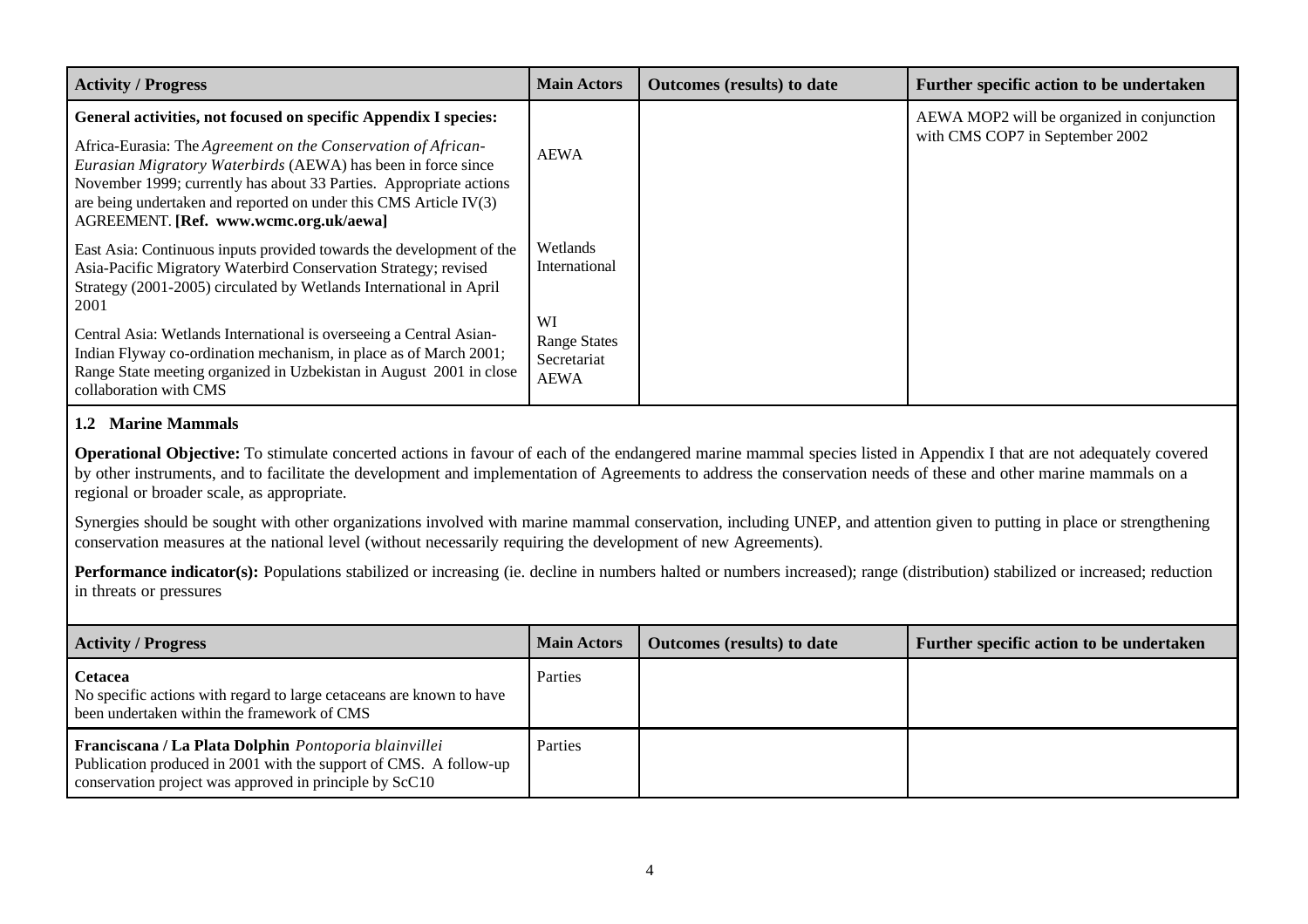| <b>Activity / Progress</b>                                                                                                                                                                                                                                                                                                                                                  | <b>Main Actors</b>             | <b>Outcomes</b> (results) to date | Further specific action to be undertaken                                                                                                                     |
|-----------------------------------------------------------------------------------------------------------------------------------------------------------------------------------------------------------------------------------------------------------------------------------------------------------------------------------------------------------------------------|--------------------------------|-----------------------------------|--------------------------------------------------------------------------------------------------------------------------------------------------------------|
| <b>Mediterranean Monk Seal</b> Monachus monachus<br>Recovery plan for the Mediterranean Monk Seal in the Eastern<br>Atlantic is being developed under the aegis of CMS, with Spain taking<br>the lead. Advanced draft was presented at ScC10 (May 2001).<br>Workshop was held in Spain in Nov. 2001, facilitated by<br>IUCN/SSC/CBSG, to provide further input to the plan. | Scientific<br>Council<br>Spain |                                   | Once finalized, the Action Plan is expected to be<br>endorsed by the competent authorities of the<br>Range States (Mauritania, Morocco, Portugal,<br>Spain)  |
| Southern Marine Otter* Lontra felina<br>Population density and distribution survey to be started in Peru at the<br>end of 2001.                                                                                                                                                                                                                                             | Peru                           |                                   |                                                                                                                                                              |
| <b>Southern River Otter*</b> Lontra provocax<br>No specific actions reported to have been undertaken to date                                                                                                                                                                                                                                                                | Parties                        |                                   |                                                                                                                                                              |
| Manatee Trichechus manatus (Honduras / Panama)<br>No specific actions reported to have been undertaken to date                                                                                                                                                                                                                                                              | Panama                         |                                   | Panama, the proponent of this listing at COP6,<br>should be encouraged to develop an appropriate<br>instrument for the population it shares with<br>Honduras |
| Europe: The Agreement on the Conservation of Small Cetaceans of the<br>Baltic and North Seas (ASCOBANS) has been in force since March<br>1994 and currently has 8 Parties [Ref. www.ascobans.org].                                                                                                                                                                          | <b>Range States</b>            |                                   |                                                                                                                                                              |
| Denmark, Germany and the Netherlands have been cooperating within<br>the framework of the Agreement on the Conservation of Seals in the<br>Wadden Sea since October 1991. Appropriate actions are being<br>undertaken and reported on under both of these CMS Article IV(4)<br>agreements.                                                                                  |                                |                                   |                                                                                                                                                              |
| Europe: The Agreement on the Conservation of Cetaceans of the Black<br>Sea, Mediterranean Sea and Contiguous Atlantic Area<br>(ACCOBAMS), a CMS Article IV(3) agreement, entered into force in<br>June 2001.<br>[Ref. www.accobams.mc]                                                                                                                                      | <b>Range States</b>            |                                   | MOP1 will be hosted and organized by Monaco<br>at the end of February 2002.                                                                                  |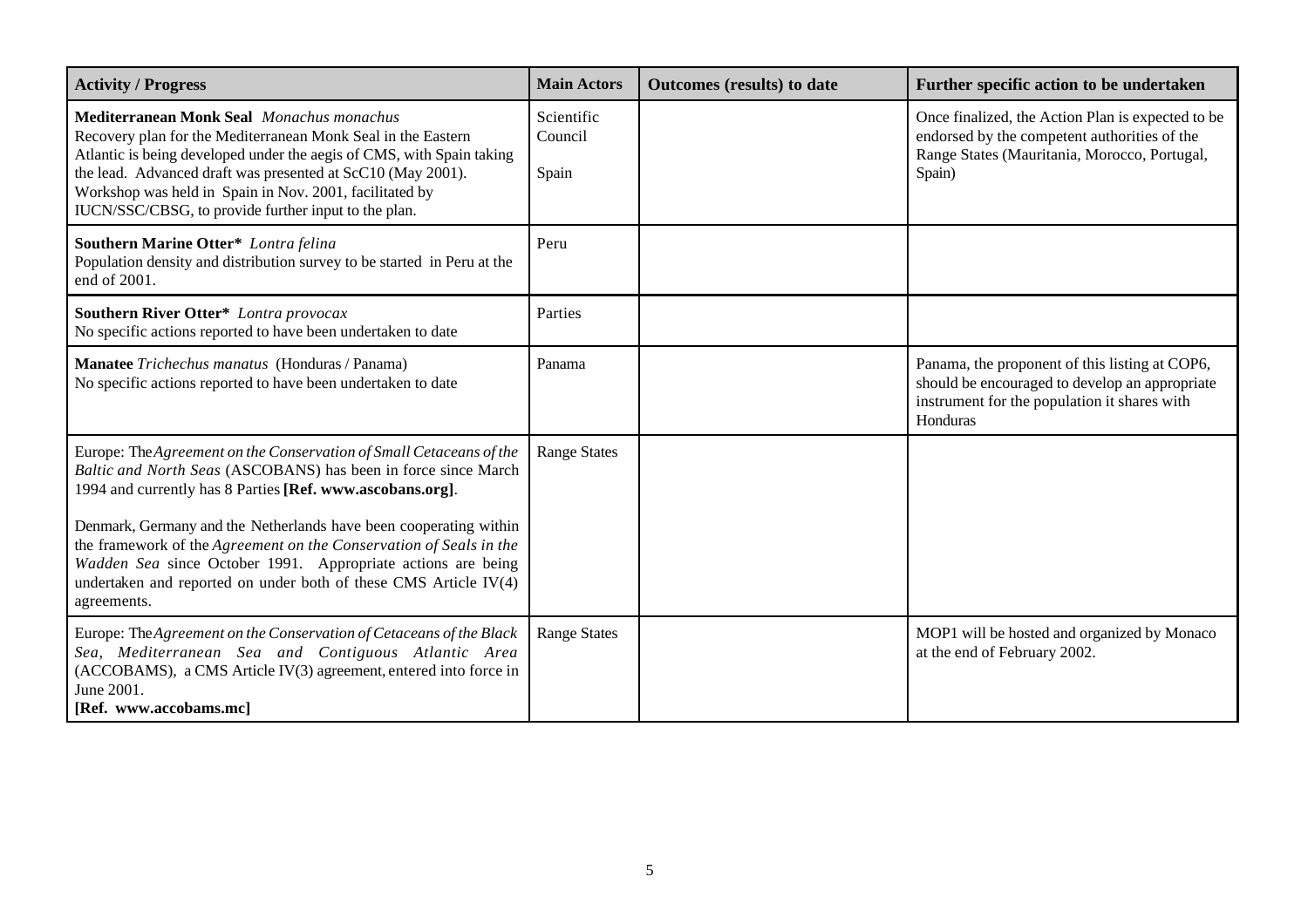| <b>Activity / Progress</b>                                                                                                                                                                                                                                                                                                                                                                                                                                                                                                                                                                                                                                                                                                                                                                                                                                                                      | <b>Main Actors</b>                                  | <b>Outcomes</b> (results) to date | Further specific action to be undertaken                                                                                                                                                                                           |
|-------------------------------------------------------------------------------------------------------------------------------------------------------------------------------------------------------------------------------------------------------------------------------------------------------------------------------------------------------------------------------------------------------------------------------------------------------------------------------------------------------------------------------------------------------------------------------------------------------------------------------------------------------------------------------------------------------------------------------------------------------------------------------------------------------------------------------------------------------------------------------------------------|-----------------------------------------------------|-----------------------------------|------------------------------------------------------------------------------------------------------------------------------------------------------------------------------------------------------------------------------------|
| Support for other conservation actions not specifically directed<br>at Appendix I-listed cetaceans:                                                                                                                                                                                                                                                                                                                                                                                                                                                                                                                                                                                                                                                                                                                                                                                             | Consultants<br>Secretariat                          |                                   |                                                                                                                                                                                                                                    |
| Review report prepared (April 2001) on small cetacean<br>distribution, behaviour, migration and threats (Culik report)<br>West African cetacean research and conservation:<br>WAFCET-1 Survey of status of cetaceans in Senegal, Gambia and<br>Guinea-Bissau: completed, report published in 2000;<br>WAFCET-2 Field survey and capacity building in Senegal and<br>Gambia: completed, final report received by the Secretariat;<br>WAFCET-3 Assessment of small cetacean captures in fisheries<br>off Ghana; capacity building and awareness in Ghana and Togo;<br>intensive field survey and training carried out in Oct-Nov 2001.<br>Training workshop held in Guinea in May 2000<br>Training course/survey of marine mammals in Gulf of Tonkin<br>(final report received in September 2000)<br>Survey of cetaceans in Australian/Indonesian waters (not yet<br>started as of November 2001) |                                                     |                                   | Parties/Scientific Council should review Culik<br>report for possible candidate<br>species/populations for listing in CMS<br>Appendices<br>Consider alternative use of funds if project<br>cannot be started without further delay |
| Review of the Conservation Status of Small Cetaceans in southern<br>South America published in October 2000                                                                                                                                                                                                                                                                                                                                                                                                                                                                                                                                                                                                                                                                                                                                                                                     | Scientific<br>Council<br>(Schlatter)<br>Secretariat |                                   |                                                                                                                                                                                                                                    |
| Development of an Action Plan for the conservation of small<br>cetaceans and manatees of tropical West Africa. First outline of the<br>Action Plan presented at ScC10, well received by the Councillors<br>from the Range States present.                                                                                                                                                                                                                                                                                                                                                                                                                                                                                                                                                                                                                                                       | <b>Range States</b><br>Consultant<br>Secretariat    |                                   |                                                                                                                                                                                                                                    |
| Regular contributions made towards development of UNEP Marine<br><b>Mammal Action Plan</b>                                                                                                                                                                                                                                                                                                                                                                                                                                                                                                                                                                                                                                                                                                                                                                                                      | Secretariat                                         |                                   | Explore the need and potential for the<br>development of CMS Agreements on marine<br>mammals in selected regions                                                                                                                   |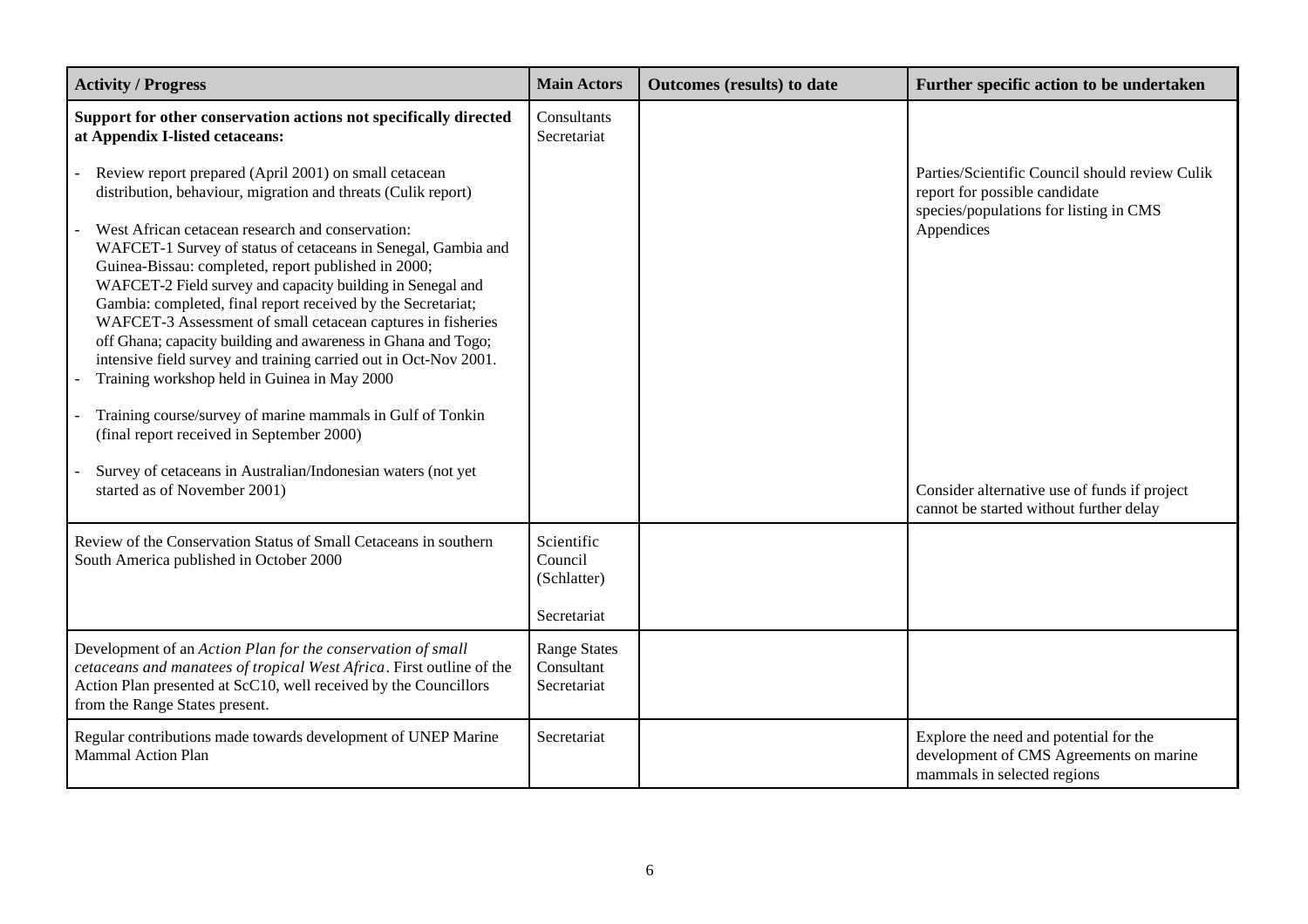### **1.3 Marine turtles**

**Operational Objective:** Taking account of document CMS/ScC.8/Doc.10 (Recommendations on future CMS activities for marine turtle conservation): to stimulate concerted actions in favour of the endangered marine turtle species listed in Appendix I and to catalyse appropriate arrangements to address their conservation needs on a regional level, in such a way that these initiatives may eventually be linked to form a comprehensive global framework.

| <b>Activity / Progress</b>                                                                                                                                                                                                                                                                               | <b>Main Actors</b>                      | <b>Outcomes (results) to date</b>                                                                                                                                                                                                                   | Further specific action to be undertaken                                                                                                                                                                                                         |
|----------------------------------------------------------------------------------------------------------------------------------------------------------------------------------------------------------------------------------------------------------------------------------------------------------|-----------------------------------------|-----------------------------------------------------------------------------------------------------------------------------------------------------------------------------------------------------------------------------------------------------|--------------------------------------------------------------------------------------------------------------------------------------------------------------------------------------------------------------------------------------------------|
| Memorandum of Understanding concerning Conservation Measures<br>for Marine Turtles of the Atlantic Coast of Africa concluded in May<br>1999; draft Conservation Plan under development. Twelve signatories<br>to date.                                                                                   | <b>Range States</b><br>Secretariat      | The initiative has generated keen<br>interest among researchers and<br>conser-vationists, and has greatly<br>stimulated and facilitated<br>collaboration. Compa-rable<br>enthusiasm on the part of govern-<br>ments has yet to be fully manifested. | Convene intergovernmental meeting to finalize<br>Conservation Plan, and secure additional<br>signatures. Develop in parallel a project for<br>conservation actions in key countries, for<br>submission to French Government and possibly<br>GEF. |
| Memorandum of Understanding on the Conservation and<br>Management of Marine Turtles and their Habitats of the Indian<br>Ocean and South-East Asia concluded in June 2000; Conservation and<br>Management Plan adopted in July 2001. Entered into force on 1<br>September 2001; nine signatories to date. | <b>Range States</b><br>Secretariat      |                                                                                                                                                                                                                                                     | Seek voluntary contributions from key<br>governments to ensure the MoU becomes fully<br>operational by beginning of 2002; secure<br>additional signatures to the MoU.                                                                            |
| Development in collaboration with UNEP-WCMC of an innovative web-<br>based nesting beach mapping application, with potential to be a useful<br>tool for facilitating collaborative work and decision-making.                                                                                             | UNEP-<br><b>WCMC</b><br>Secretariat     | Thus far, limited feedback and "buy-<br>in" of turtle researchers from the re-<br>gion (owing to limited publicity, level<br>of confidence in the underlying data)                                                                                  | Refine the dataset and retool the application in<br>collaboration with the Scientific Council expert<br>on marine turtles to make it more responsive to<br>user-needs                                                                            |
| Publication and widespread distribution in mid-2001 of a ground-<br>breaking bilingual publication on African marine turtles: Biogeography<br>and Conservation of Marine Turtles of the Atlantic Coast of<br>Africa (J. Fretey)                                                                          | Consultant<br>Secretariat               | Report identifies important gaps in<br>knowledge that warrant further<br>investigation; recommendations give<br>sound basis for prioritizing<br>conservation actions                                                                                | Transform the principal recommendations into<br>actions that can be pursued in the framework of<br>national/regional plans; adapt the report for<br>posting on the CMS Web site in an<br>interactive/searchable format.                          |
| Co-sponsored national marine turtle workshop in Vietnam in July 2001                                                                                                                                                                                                                                     | Vietnam,<br>IUCN, others<br>Secretariat | Enhanced awareness among relevant<br>agencies and decision-makers of<br>marine turtle conservation issues                                                                                                                                           |                                                                                                                                                                                                                                                  |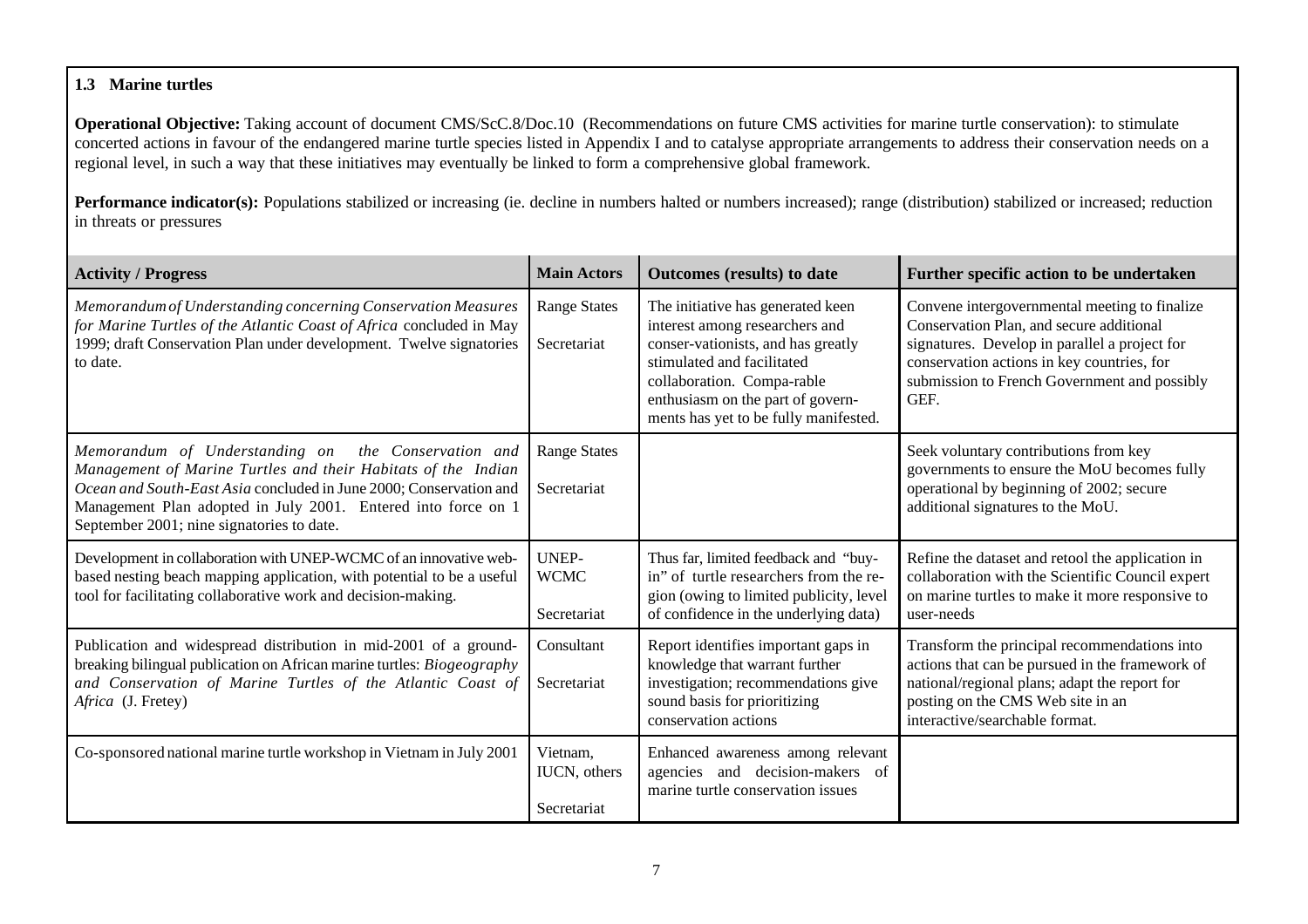| <b>Activity / Progress</b>                                                                                                                                                                                                                                                                                                                                                        | <b>Main Actors</b>                                | Outcomes (results) to date                                                                                                                                                                               | Further specific action to be undertaken                                                                                                                                                                                                                                                                                                                                 |
|-----------------------------------------------------------------------------------------------------------------------------------------------------------------------------------------------------------------------------------------------------------------------------------------------------------------------------------------------------------------------------------|---------------------------------------------------|----------------------------------------------------------------------------------------------------------------------------------------------------------------------------------------------------------|--------------------------------------------------------------------------------------------------------------------------------------------------------------------------------------------------------------------------------------------------------------------------------------------------------------------------------------------------------------------------|
| First-ever Mediterranean conference on marine turtles convened in<br>October 2001 on the proposal of CMS. Joint initiative of CMS,<br>Barcelona Convention (RAC/SPA) and Bern Convention.                                                                                                                                                                                         | Secretariat                                       | Promotion of linkages among<br>Mediterranean marine turtle<br>researchers, exchange of current<br>information, identification of priority<br>issues that need to be addressed by<br>research and policy. | Examine further proposal to establish a<br>Mediterranean sea turtle clearing-house<br>mechanism. Consider CMS role in organization<br>of a second conference in October/November<br>2003.                                                                                                                                                                                |
| Sponsorship of Sri Lanka turtle by-catch survey / tagging project<br>(completed, report due by end of 2001)                                                                                                                                                                                                                                                                       | <b>TCP</b><br>Secretariat                         | Identification of the nature of the<br>threats and estimation of their<br>magnitude, leading to the<br>development of a national action plan                                                             | Application of additional funding to begin to put in<br>place effective mitigation measures                                                                                                                                                                                                                                                                              |
| Support for various other project activities<br>Training/policy workshops (South Africa, November 1995; India,<br>January 1997; U.A.E. November 2000)<br>Indo-Pacific marine turtle genetic research (final report due)<br>[University of Queensland, Australia]<br>Co-sponsorship of technical training manual (IUCN/MTSG),<br>French language identification posters (WIDECAST) | <b>Range States</b><br>Secretariat<br>Consultants |                                                                                                                                                                                                          | Explore potential for collaboration with other<br>organizations on various marine turtle<br>conservation initiatives: eg. international<br>workshop on by-catch mitigation, establishment<br>of comprehensive database on Indian Ocean -<br>Southeast Asian marine turtles<br>Various specific project proposals to be<br>submitted to Scientific Council for evaluation |

## **1.4 Terrestrial mammals (other than bats)**

**Operational Objective:** To stimulate concerted actions in favour of each of the terrestrial marine mammal species listed in Appendix I, and to facilitate the development and implementation of regional Agreements to address the conservation needs of these and other terrestrial mammals.

| <b>Activity / Progress</b>                                                                                                                                                                                                               | <b>Main Actors</b> | <b>Outcomes</b> (results) to date | Further specific action to be undertaken |
|------------------------------------------------------------------------------------------------------------------------------------------------------------------------------------------------------------------------------------------|--------------------|-----------------------------------|------------------------------------------|
| Mountain Gorilla Gorilla gorilla beringei*<br>Summary status report submitted to the Eighth meeting of the CMS<br>Scientific Council (Nov 1999); possible CMS contributions within the UNEP<br>framework of UNEP's Great Apes Initiative | Parties<br>CMS ScC |                                   |                                          |
| <b>Snow Leopard</b> Uncia uncia<br>No specific actions reported to have been undertaken to date                                                                                                                                          | Parties            |                                   |                                          |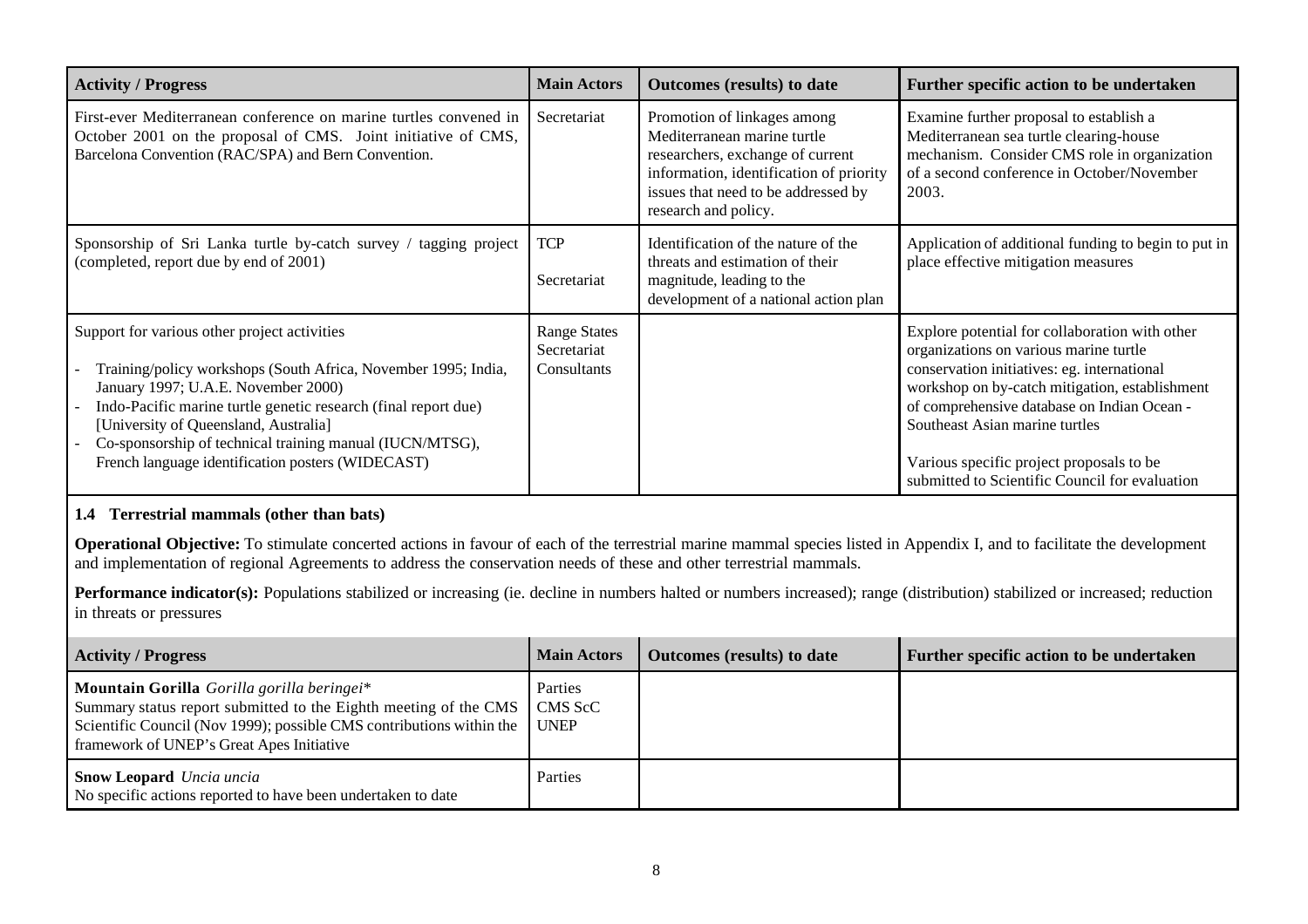| <b>Activity / Progress</b>                                                                                                                                                                                                                                                                                                                                                                                                  | <b>Main Actors</b>                                | Outcomes (results) to date | Further specific action to be undertaken                                                    |
|-----------------------------------------------------------------------------------------------------------------------------------------------------------------------------------------------------------------------------------------------------------------------------------------------------------------------------------------------------------------------------------------------------------------------------|---------------------------------------------------|----------------------------|---------------------------------------------------------------------------------------------|
| Addax Addax nasomaculatus*, Cuvier's Gazelle Gazella cuvieri,<br>Dama Gazelle Gazella dama, Dorcas Gazelle Gazella dorcas*,<br>Slender-horned Gazelle Gazella leptoceros, Scimitar-horned Oryx<br>Oryx dammah                                                                                                                                                                                                               | <b>Range States</b><br><b>IRSNB</b>               |                            |                                                                                             |
| Comprehensive Action Plan and status reports prepared and distributed<br>(CMS Technical Series No. 3/4)                                                                                                                                                                                                                                                                                                                     | Secretariat                                       |                            |                                                                                             |
| Major ungulate conservation project for 14 North African countries<br>(beginning with a pilot project focusing on Tunisia, Mali and Niger)<br>currently under development with French Government financing, to be<br>administered through CMS Secretariat. Project in progress to develop<br>national reports in Tunisia, Mali and Niger in order to finalize and<br>submit the proposal for funding to FFEM in early 2002. |                                                   |                            |                                                                                             |
| Parallel survey in Chad being conducted by the Conservation & Research<br>Center Foundation (CRCF) which will also implement long-range fund-<br>raising efforts.                                                                                                                                                                                                                                                           |                                                   |                            |                                                                                             |
| Grevy's Zebra Equus grevyi, Vicugna Vicugna vicugna, Barbary<br>Deer Cervus elaphus barbarus<br>No specific actions reported to have been undertaken to date                                                                                                                                                                                                                                                                | Parties                                           |                            |                                                                                             |
| Huemul (South Andean) Deer Hippocamelus bisulcus<br>Project to co-fund construction of an observatory in Los Glaciares<br>National Park, Argentina, to complement awareness raising activities<br>has been completed.                                                                                                                                                                                                       | <b>FVSA</b><br>Secretariat                        |                            | The official inauguration of the observatory is<br>scheduled for December 2001/January 2002 |
| Kouprey Bos sauveli, Wild Yak Bos grunniens<br>No specific actions reported to have been undertaken to date                                                                                                                                                                                                                                                                                                                 | Parties                                           |                            |                                                                                             |
| African Elephant Loxodonta africana<br>Burkina Faso has agreed to host a meeting of Range States, with support<br>from Government of France (in early 2002)                                                                                                                                                                                                                                                                 | CMS ScC<br>Burkina Faso,<br>France<br>Secretariat |                            |                                                                                             |
| Other terrestrial mammals: Asian large herbivores (Bukhara Deer,<br>Saiga Antelope, Wild Camel, Mongolian Gazelle). None is listed yet<br>in CMS Appendix I or II, however the Secretariat is undertaking various<br>activities to develop MoUs among Range States, raise public awareness<br>(co-funding information brochure) etc.                                                                                        | Secretariat<br><b>Range States</b>                |                            |                                                                                             |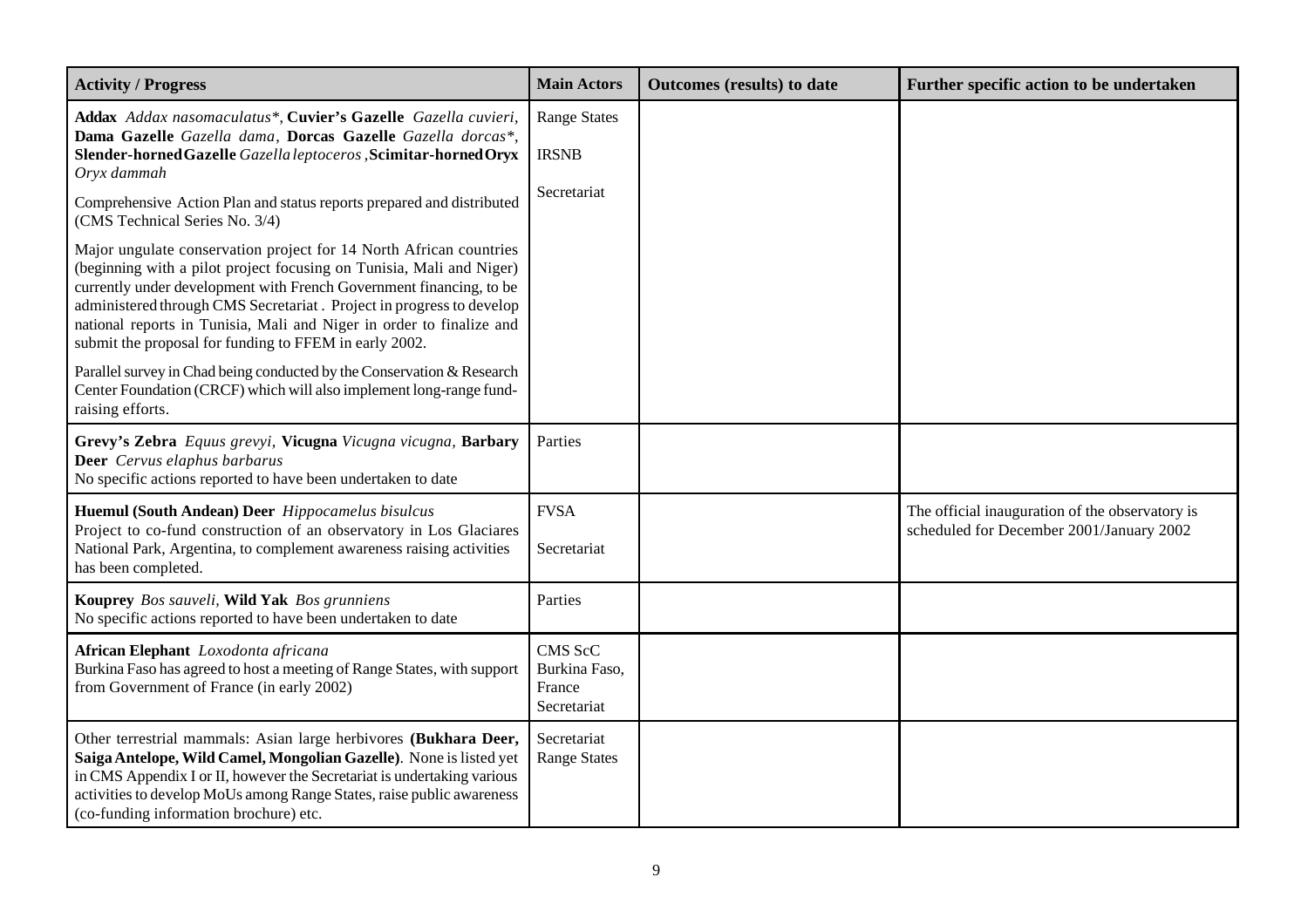#### **1.5 Bats**

**Operational Objective:** To stimulate concerted actions in favour of any endangered bat species listed in Appendix I and identified as a priority for concerted action, and explore needs and opportunities to develop Agreements for the conservation of bats outside of Europe.

Performance indicator(s): Populations stabilized or increasing (ie. decline in numbers halted or numbers increased); range (distribution) stabilized or increased; reduction in threats or pressures

| <b>Activity / Progress</b>                                                                                                                                                                                                                                                                    | <b>Main Actors</b>        | <b>Outcomes</b> (results) to date | Further specific action to be undertaken                                                                                                       |
|-----------------------------------------------------------------------------------------------------------------------------------------------------------------------------------------------------------------------------------------------------------------------------------------------|---------------------------|-----------------------------------|------------------------------------------------------------------------------------------------------------------------------------------------|
| <b>Mexican Free-tailed Bat</b> Tadarida brasiliensis<br>No specific actions reported to have been undertaken to date.                                                                                                                                                                         | Parties                   |                                   | Possibly a candidate for removal from Appendix I<br>(as the species is widely distributed in most of<br>South America through to southern USA) |
| Europe: The Agreement on the Conservation of Bats in Europe<br>(Eurobats) has been in force since January 1994, and currently has 24<br>Parties. Appropriate actions are being undertaken and reported on within<br>framework of this CMS Article IV(3) AGREEMENT.<br>[Ref. www.eurobats.org] | <b>Range States</b>       |                                   |                                                                                                                                                |
| Proposal for a feasibility study to examine the potential/need for bats<br>agreements in other regions is under consideration.                                                                                                                                                                | Secretariat<br>Consultant |                                   | If agreed, begin the consultancy in 2002 with a<br>view to presenting recommendations to COP7                                                  |

## **1.6 Fish**

**Operational Objective:** To explore needs and opportunities to develop Agreements for the conservation of fish species listed under Appendix II of the Convention.

| <b>Activity / Progress</b>                                                                                                                                                                                                                                                                | <b>Main Actors</b>  | <b>Outcomes</b> (results) to date | Further specific action to be undertaken                                                                                                                                   |
|-------------------------------------------------------------------------------------------------------------------------------------------------------------------------------------------------------------------------------------------------------------------------------------------|---------------------|-----------------------------------|----------------------------------------------------------------------------------------------------------------------------------------------------------------------------|
| 18 species of <b>Sturgeon</b> s (Acipenseriformes) were listed in Appendix Parties<br>II in Nov. 1999; preliminary consultations about possible development<br>of an Agreement for the conservation have not borne fruit. CITES<br>Significant Trade Review process is still in progress. |                     |                                   |                                                                                                                                                                            |
| Mekong Giant Catfish Pangasianodon gigus<br>No specific actions reported to have been undertaken to date (the Range<br>States are not yet CMS Parties)                                                                                                                                    | <b>Range States</b> |                                   | Potential exists for development of a resource<br>management agreement among the Range States<br>concerned (Cambodia, Laos, Thailand, Vietnam) if<br>they were to join CMS |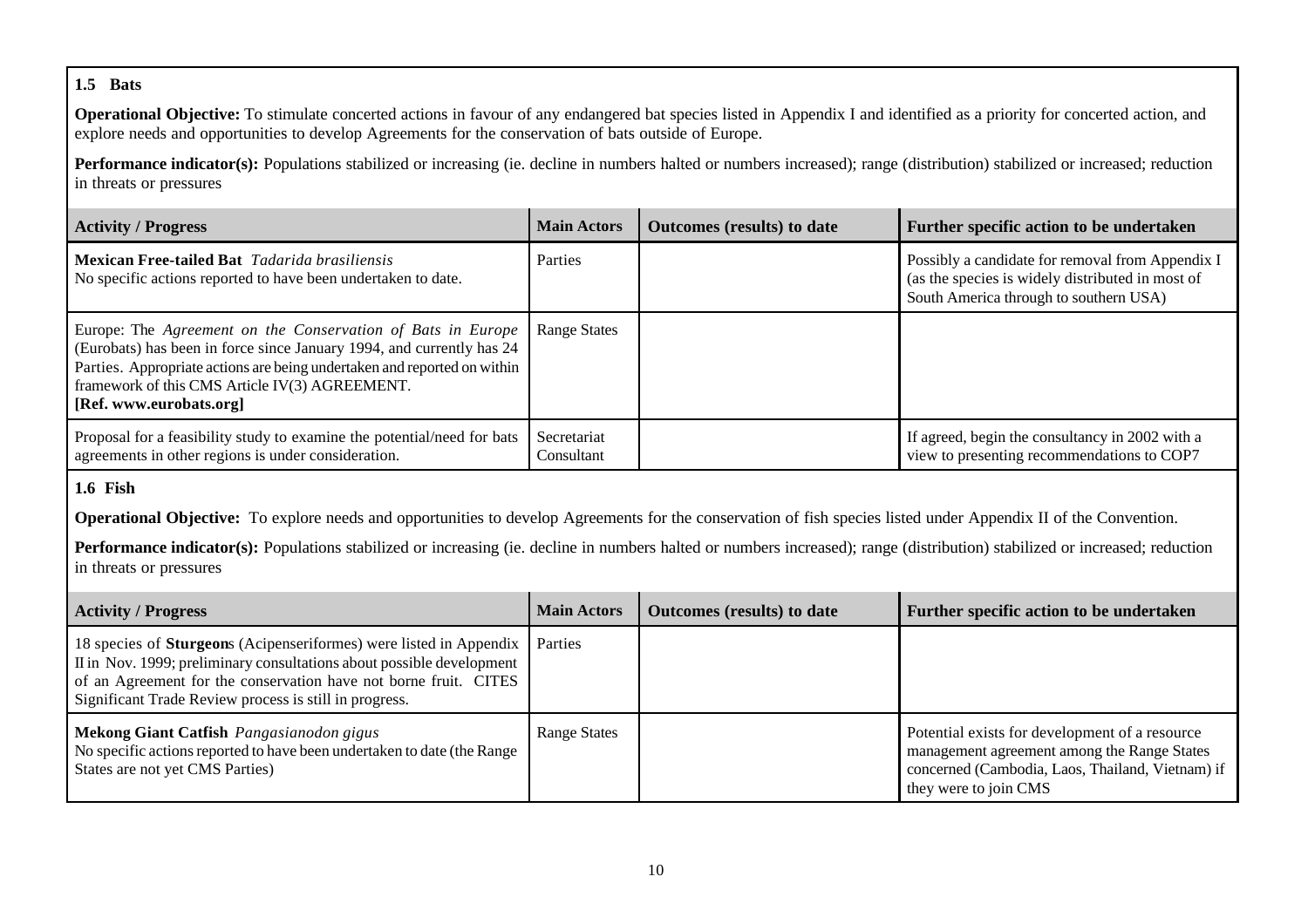| <b>Activity / Progress</b>                                                                                                                                                                              | <b>Main Actors</b> | <b>Outcomes</b> (results) to date | Further specific action to be undertaken                                                                                                              |
|---------------------------------------------------------------------------------------------------------------------------------------------------------------------------------------------------------|--------------------|-----------------------------------|-------------------------------------------------------------------------------------------------------------------------------------------------------|
| <b>Whale Shark</b> Rhinocodon typus: Listed in Appendix II in Nov. 1999.<br>Proposal to hold a workshop in India in 2002 has been given approval by $\left  \right $ (Perrin)<br>the Indian authorities | CMS ScC            |                                   | Philippines, the proponent of this listing at COP6,<br>should be encouraged to develop an appropriate<br>CMS instrument for the populations concerned |
|                                                                                                                                                                                                         | Secretariat        |                                   |                                                                                                                                                       |

## **1.7 Other taxa**

**Operational Objective:** To ensure that appropriate consideration is given to other taxonomic groups traditionally not covered within the framework of CMS.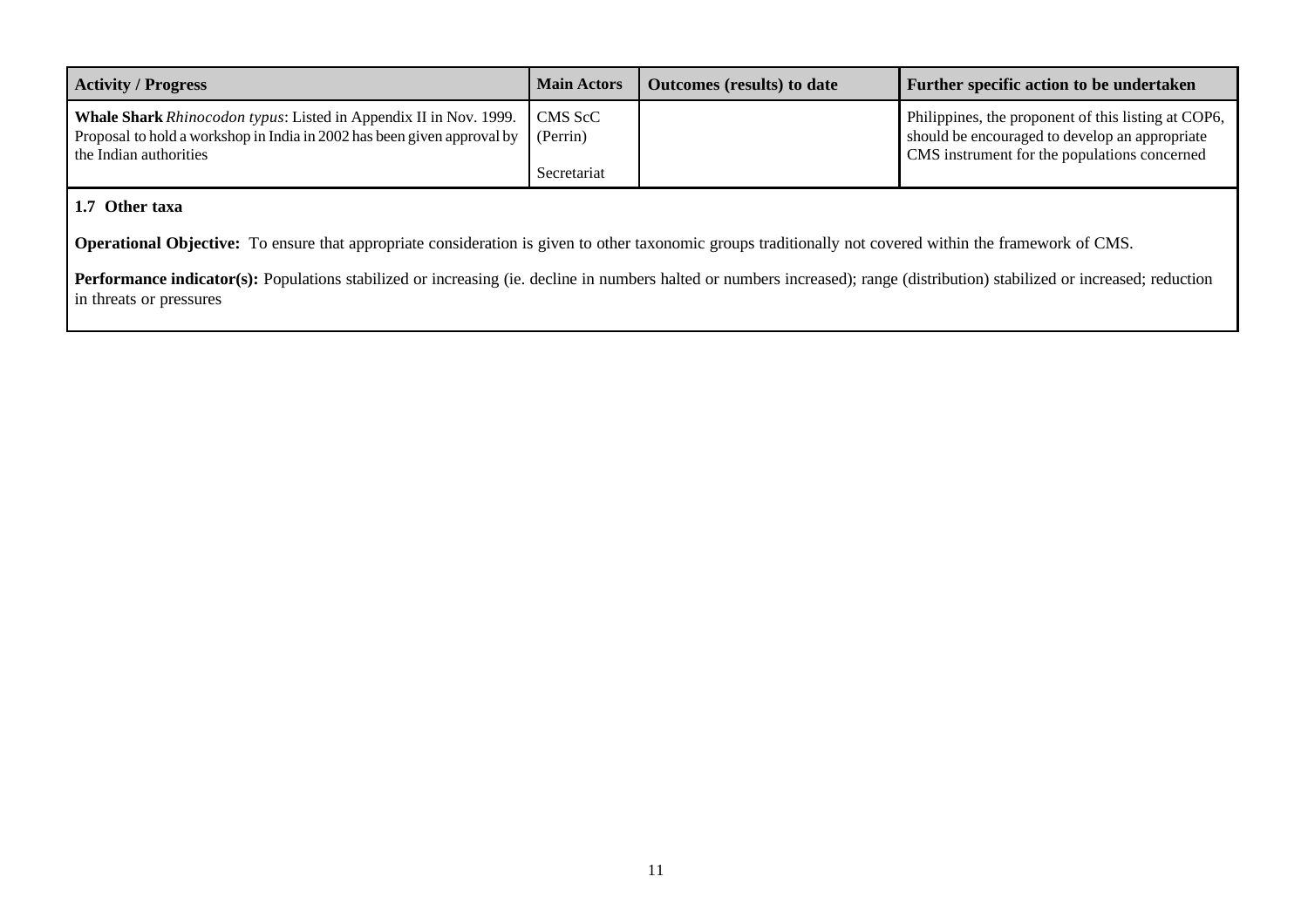# **OBJECTIVE 2: TO FOCUS AND PRIORITISE CONSERVATION ACTIONS FOR MIGRATORY SPECIES**

#### **2.1 Sectoral / interdisciplinary approaches**

**Operational Objective:** To engage, and interact more frequently with, those sectors and disciplines whose activities and influence are vital for the success of conservation initiatives for migratory species.

**Performance indicator(s):** Sectors whose activities impact the conservation status of migratory species begin to implement policies and practices that explicitly recognize the values of migratory species, and co-operate with the environment sector to work towards maintaining the conservation status of those species in a favourable state.

| <b>Activity / Progress</b>                                                                                                                                                                                                                                                                                                                                                                                                                                                                                                                                                                                                                                                                                                                                                                                                                                                                                                                                       | <b>Main Actors</b>     | Outcomes (results) to date                                                                                                                                                                        | Further specific action to be undertaken                                                                                                                                                                                                                                                                                                                                                                                                                                                                                                                                                                                                                                                                                                                                                                                                                                                                                                                                                 |
|------------------------------------------------------------------------------------------------------------------------------------------------------------------------------------------------------------------------------------------------------------------------------------------------------------------------------------------------------------------------------------------------------------------------------------------------------------------------------------------------------------------------------------------------------------------------------------------------------------------------------------------------------------------------------------------------------------------------------------------------------------------------------------------------------------------------------------------------------------------------------------------------------------------------------------------------------------------|------------------------|---------------------------------------------------------------------------------------------------------------------------------------------------------------------------------------------------|------------------------------------------------------------------------------------------------------------------------------------------------------------------------------------------------------------------------------------------------------------------------------------------------------------------------------------------------------------------------------------------------------------------------------------------------------------------------------------------------------------------------------------------------------------------------------------------------------------------------------------------------------------------------------------------------------------------------------------------------------------------------------------------------------------------------------------------------------------------------------------------------------------------------------------------------------------------------------------------|
| CMS Parties, for the most part, have not availed themselves of the<br>opportunity to appoint a second Focal Point from a sector other than the<br>traditional "environment" area.<br>Fisheries sector: Fisheries agencies have been invited to send<br>representatives to intergovernmental negotiation meetings (eg IOSEA<br>Marine Turtle MoU); participation in regional workshops (eg. Latin<br>America regional meeting, Peru)<br>The Secretariat has had only limited interaction with pertinent<br>international bodies (FAO, UNCLOS, regional fish management<br>organisations etc)<br>COP6 adopted Resolution 6.2 on By-Catch, drawing attention to this<br>serious global problem affecting, inter alia, small cetaceans, marine<br>turtles and sea birds. As regards marine turtles, ScC10 recommended<br>to allocate USD30,000 as co-funding towards a workshop that would<br>examine problems of long-line fishing and possible mitigation measures | Parties<br>Secretariat | Generally, certain sectors (eg.<br>fisheries, forestry, agriculture,<br>economic development, tourism)<br>continue to have limited awareness<br>of, and minimal involvement in, CMS<br>activities | Parties should put in place measures to ensure<br>adequate dissemination to relevant agencies of<br>information pertaining to migratory species<br>conservation; as well as measures to ensure<br>adequate assimilation and discussion (eg through<br>national committees or other means of their own<br>choosing)<br>Consideration should be given to having a review<br>paper prepared on possible opportunities for<br>introducing CMS into hitherto unexplored areas.<br>Secretariat should participate more actively in<br>fisheries fora (FAO, regional fisheries<br>conferences, etc.) that provide opportunities to<br>raise issues concerning conservation of marine<br>species covered by CMS. (Secretariat to follow<br>up on by-catch workshop with interested partners<br>in 2002)<br>Organize a workshop to which other relevant<br>organizations (eg ICCAT, CCAMLR) would be<br>invited, in order to sensitize them to CMS and<br>explore possible areas of collaboration |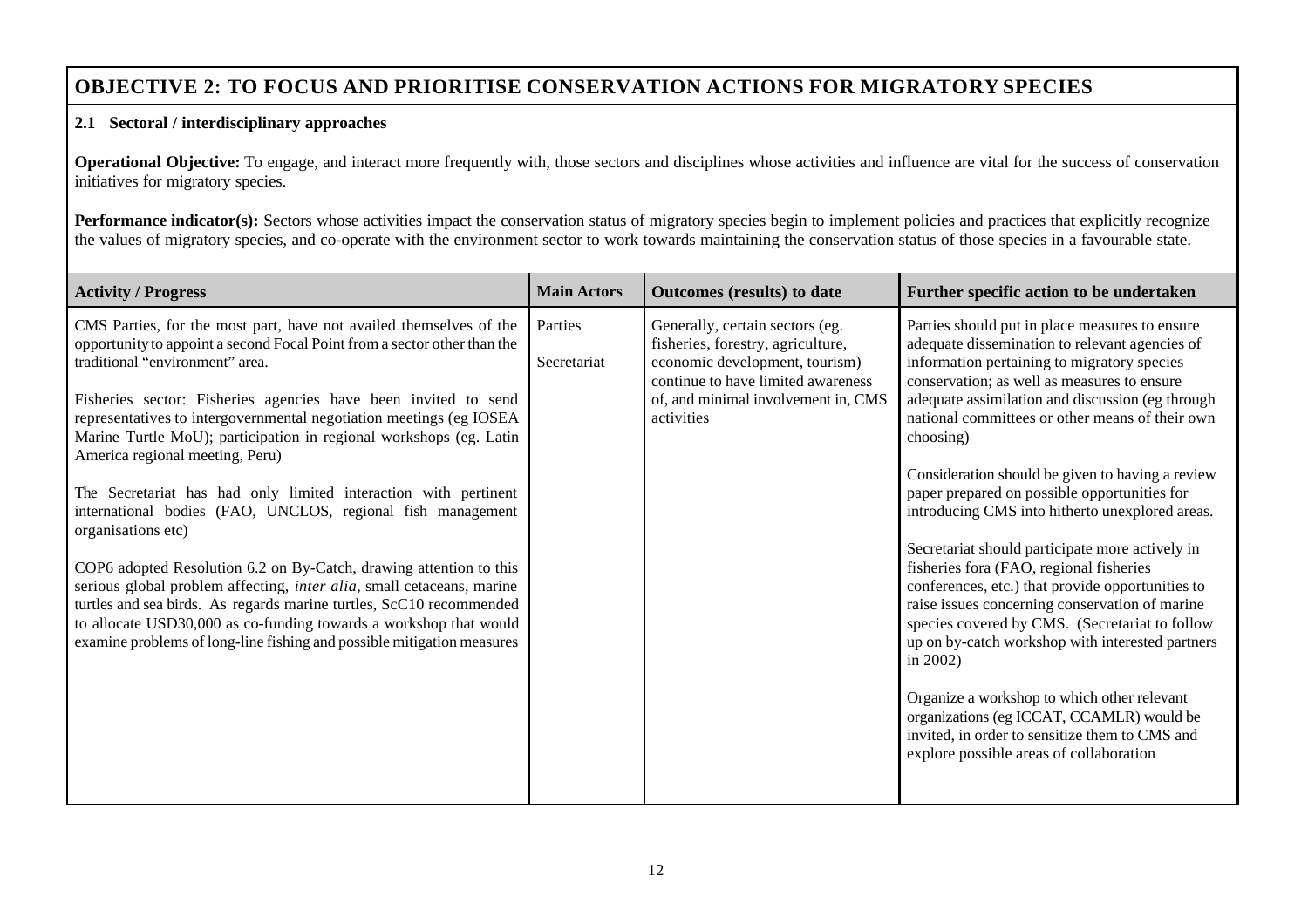| <b>Activity / Progress</b> | <b>Main Actors</b> | <b>Outcomes</b> (results) to date | Further specific action to be undertaken                                                                                                                                                                                                                                          |
|----------------------------|--------------------|-----------------------------------|-----------------------------------------------------------------------------------------------------------------------------------------------------------------------------------------------------------------------------------------------------------------------------------|
|                            |                    |                                   | Commission a study to provide an overview of the<br>magnitude and scope of threats to migratory<br>species arising from particular sectors (eg<br>fisheries) where these have not already been<br>documented (and/or compile existing studies) and<br>propose mitigation measures |

### **2.2 National and regional priorities**

**Operational Objective:** To ensure that the activities of the Convention are in line with national and regional priorities, and vice-versa, and that government policies at those levels include consideration of migratory species, in particular with regard to planning for economic development, land-use planning, designation and development of reserves, development of ecological networks, and planning of powerlines, fences, dams... etc.).

**Performance indicator(s):** National and regional development (and conservation) plans include assessments of their impacts – both negative and positive -- for migratory species.

| <b>Activity / Progress</b>                                                                                                                                                                                                               | <b>Main Actors</b>     | Outcomes (results) to date | Further specific action to be undertaken                                                                                                                                                                                                                                                                                                                                                                                                                                                |
|------------------------------------------------------------------------------------------------------------------------------------------------------------------------------------------------------------------------------------------|------------------------|----------------------------|-----------------------------------------------------------------------------------------------------------------------------------------------------------------------------------------------------------------------------------------------------------------------------------------------------------------------------------------------------------------------------------------------------------------------------------------------------------------------------------------|
| A meaningful assessment of the extent to which this objective is<br>fulfilled requires a more detailed reporting by Parties than is presently<br>provided. It is hoped that a revised reporting format will address this<br>shortcoming. | Parties<br>Secretariat |                            | Commission a study to develop proposals on how<br>actions to conserve and manage migratory species<br>can be included in the development cooperation<br>activities of bilateral, supra-national and<br>international organisations<br>Prepare draft guidelines on the integration of<br>migratory species concerns into national and<br>regional planning, including, as appropriate, texts<br>of model legislation and action plans<br>Commission studies of how migratory species are |
|                                                                                                                                                                                                                                          |                        |                            | utilised at the national level, assess the economic<br>value of such activities and examine the potential<br>for enhancing economic benefits through<br>sustainable utilization (see also initiatives of<br>CAFF in this regard)                                                                                                                                                                                                                                                        |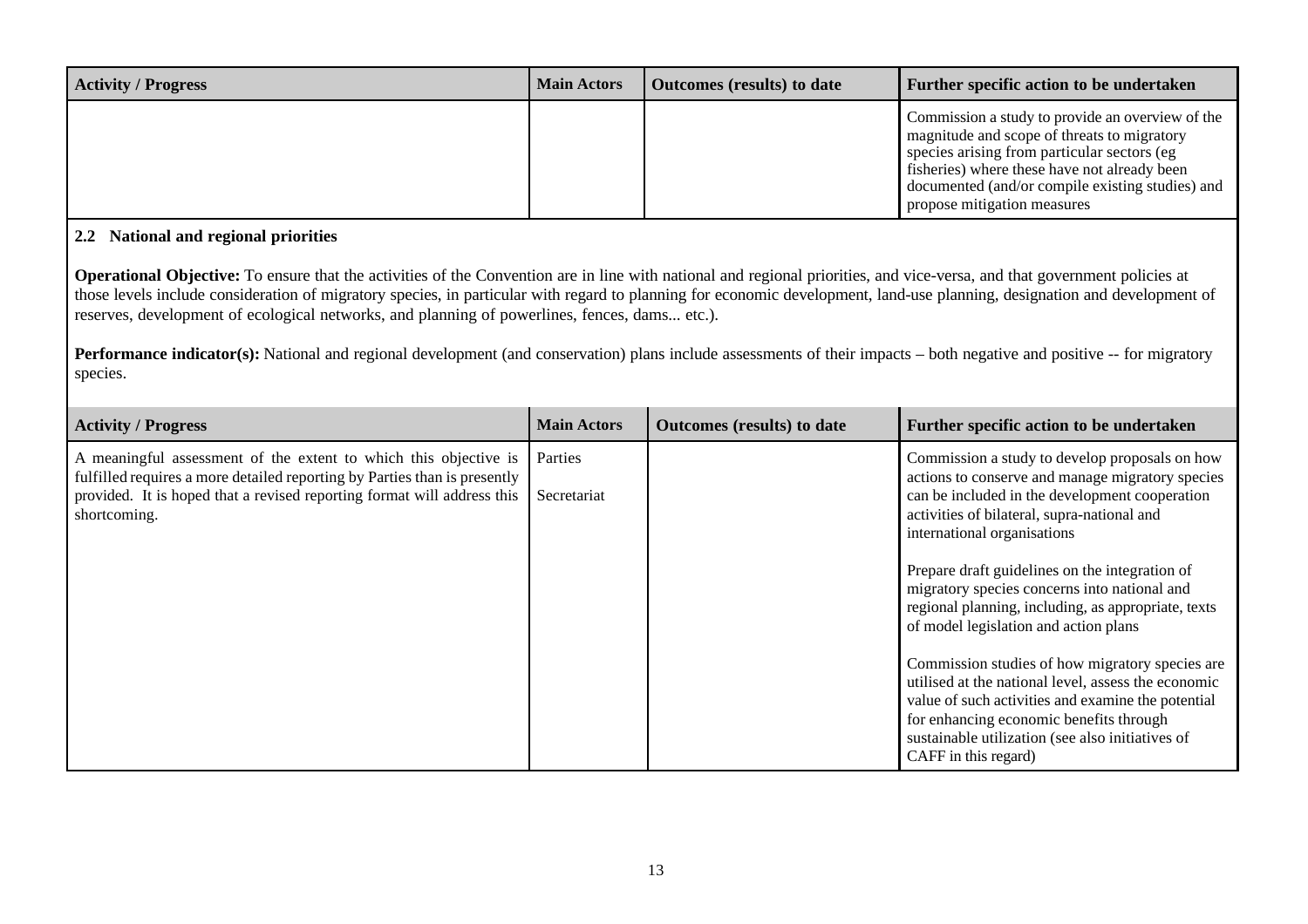#### **2.3 Mitigation of obstacles to migration**

**Operational Objective:** With reference to Article III, paragraph 4, of the Convention, requiring Parties to endeavour to mitigate obstacles to migration: review systematically and comprehensively the special problems faced by migratory animals in relation to various obstacles to migration, and propose remedial measures that may have widespread applicability.

**Performance indicator(s):** Where possible, *existing* man-induced obstacles to migration are removed or mitigated in cases where this would have a positive impact on the conservation status of endangered migratory species listed in Appendix I; and assessments are made to ensure that Appendix I listed species are not unfavourably impacted by *new* projects, with due consideration to the recommendations arising from systematic review mentioned above.

| <b>Activity / Progress</b>                                                                                                                   | <b>Main Actors</b> | <b>Outcomes</b> (results) to date | Further specific action to be undertaken                                                              |
|----------------------------------------------------------------------------------------------------------------------------------------------|--------------------|-----------------------------------|-------------------------------------------------------------------------------------------------------|
| No systematic or comprehensive review has been carried out within the<br>framework of CMS, although there are likely to be case studies      | CMS ScC<br>Parties |                                   | If the Scientific Council is not in a position,<br>owing to its reliance on voluntary resources, to   |
| documented elsewhere.                                                                                                                        | Secretariat        |                                   | undertake the thorough review envisaged here,                                                         |
|                                                                                                                                              |                    |                                   | funds should be allocated for a comprehensive                                                         |
| Document UNEP/CMS/ScC.5.3, The Significance of Artificial Barriers<br>to Migration across International Borders, submitted to the Fifth      |                    |                                   | study to be conducted through a consultancy. The<br>remit might be expanded to include the effects of |
| Meeting of the Scientific Council (Nairobi, June 1994) gives a basic                                                                         |                    |                                   | climate change on migratory species. The work                                                         |
| introduction to the subject matter.                                                                                                          |                    |                                   | should, in any case, take advantage of and be<br>guided by the Council's expertise.                   |
| Recommendation 5.5 of COP5 asked the Scientific Council to establish                                                                         |                    |                                   |                                                                                                       |
| a working group to examine the issue of the impact of climate change on<br>migratory species. The Secretariat submitted an overview paper to |                    |                                   |                                                                                                       |
| ScC10, which requested the Secretariat to commission a broader                                                                               |                    |                                   |                                                                                                       |
| review to assist the Council to consider how to make its input into the<br>wider debate.                                                     |                    |                                   |                                                                                                       |
|                                                                                                                                              |                    |                                   |                                                                                                       |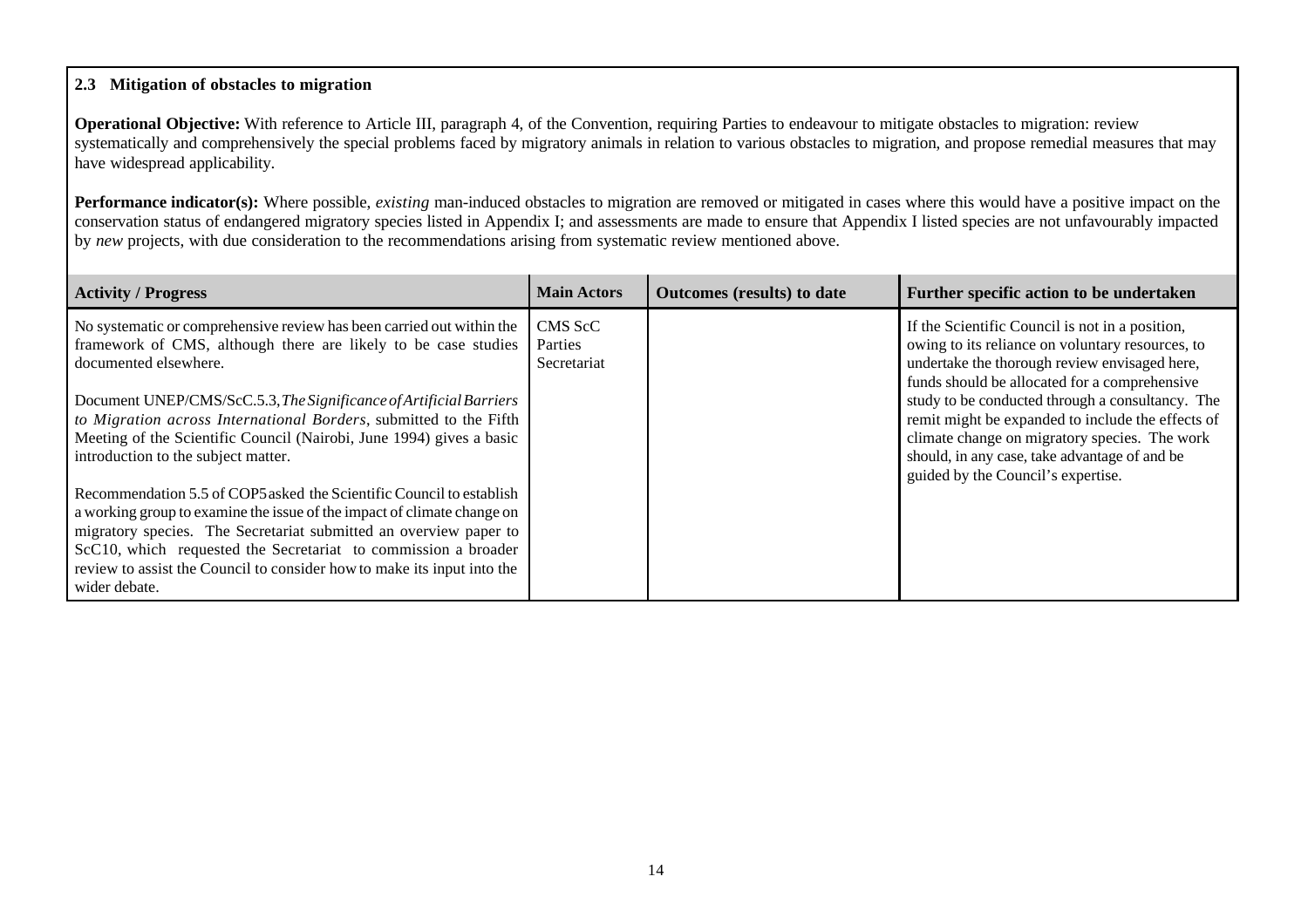### **2.4 Appendix I species**

**Operational Objective:** To ensure that Appendix I reflects accurately those endangered migratory species most in need of attention; to review the conservation needs of those species systematically with a view to arriving at a prioritized plan for further action; and to have in place by eighth meeting of the Conference of the Parties concrete instruments for the protection and recovery of all "Concerted Action" species identified in resolutions of the Conference of the Parties.

**Performance indicator(s):** CMS Appendix I includes all endangered migratory species that warrant strict protection under the Convention, guided by a systematic review to be completed in time for presentation at COP7. Concrete instruments for the protection and recovery of all existing "Concerted Action" species identified in resolutions of the Conference of the Parties are in place by COP8.

| <b>Activity / Progress</b>                                                                                                                                                                           | <b>Main Actors</b>                | <b>Outcomes</b> (results) to date | Further specific action to be undertaken                                                                                                                                                                                                                                                                            |
|------------------------------------------------------------------------------------------------------------------------------------------------------------------------------------------------------|-----------------------------------|-----------------------------------|---------------------------------------------------------------------------------------------------------------------------------------------------------------------------------------------------------------------------------------------------------------------------------------------------------------------|
| A Summary review of CMS Appendix I was prepared by WCMC and<br>tabled at the Eighth Meeting of the CMS Scientific Council<br>(Wageningen, June 1998): Document CMS/ScC.8/Doc. 6) Annex I<br>(Rev. 1) | CMS ScC<br>Parties<br>Secretariat |                                   | The WCMC report should be reviewed by the<br>Scientific Council, in particular with regard to its<br>recommendations for possible inclusion of<br>further species in Appendix I.                                                                                                                                    |
|                                                                                                                                                                                                      |                                   |                                   | The COP should reach consensus on a short-list<br>of taxa that ought to be the highest priority for the<br>development of Agreements, identify Parties to<br>take the lead in their elaboration, and earmark<br>resources for this purpose.                                                                         |
|                                                                                                                                                                                                      |                                   |                                   | Efforts to develop new instruments should<br>concentrate, as a highest priority, on those<br>endangered species for which adequate<br>conservation actions have yet to be undertaken,<br>rather than duplicating or extending -- with little<br>added value -- initiatives already underway in other<br>frameworks. |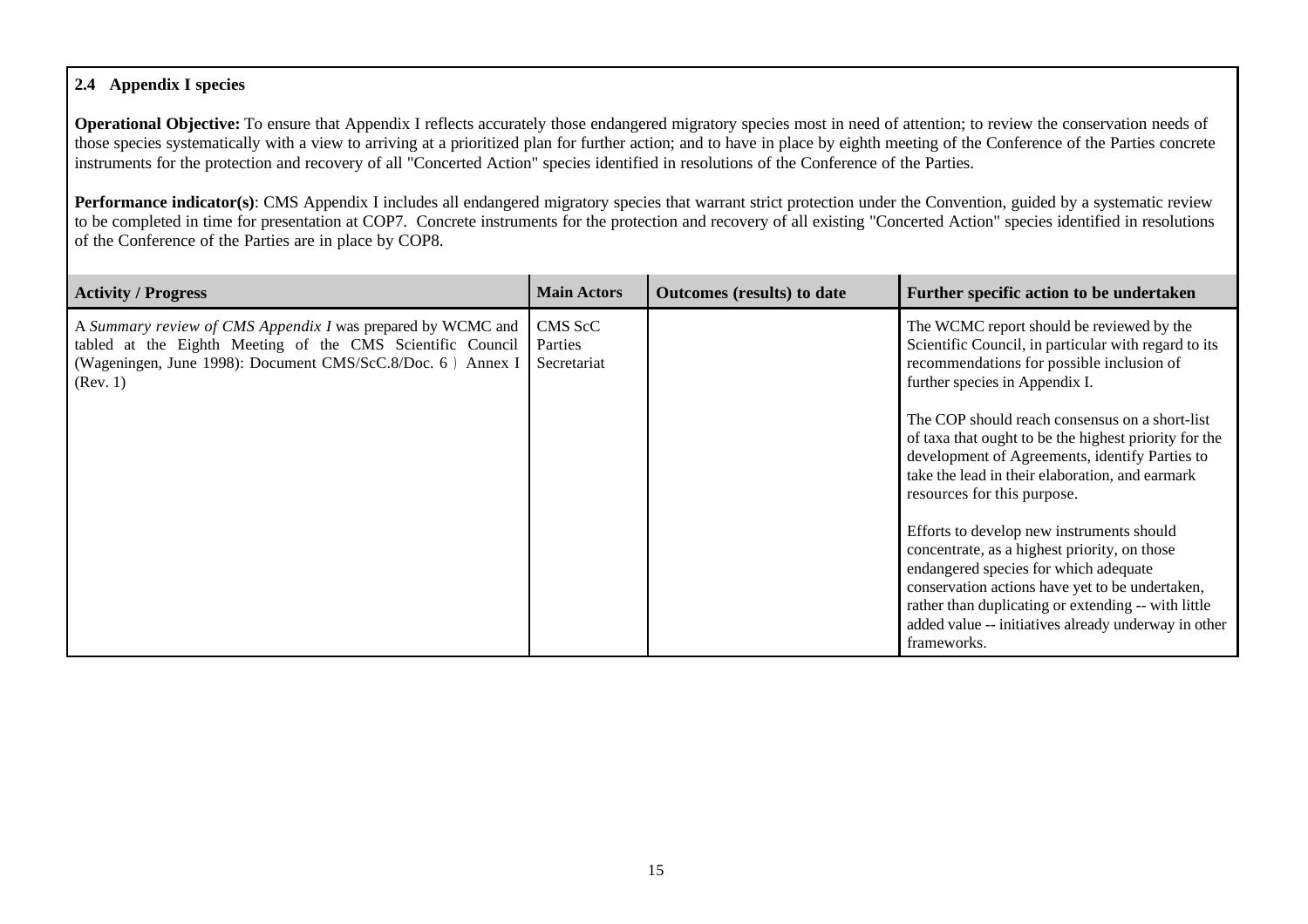## **2.5 Appendix II species**

**Operational Objective:** To ensure that Appendix II reflects accurately those migratory species with an unfavourable conservation status or which would benefit from the conclusion of Agreements for their conservation; and to identify systematically those taxonomic groups which should be priorities for the development of Agreements. Parties and the Secretariat should give priority to the development of new Agreements, particularly in regions where CMS initiatives are not well advanced.

Performance indicator(s): A prioritized list of taxa for which Agreements should be developed, based on criteria proposed by the Scientific Council, is reviewed and endorsed by the Conference of the Parties, by way of resolution, at each of its regular meetings.

| <b>Activity / Progress</b>                                                                                                                                                                                                                                                                                                                 | <b>Main Actors</b>     | Outcomes (results) to date                                                                                                                                                                                                                                                                                                                                                                                                                                                                                                                                                                                                          | Further specific action to be undertaken                                          |
|--------------------------------------------------------------------------------------------------------------------------------------------------------------------------------------------------------------------------------------------------------------------------------------------------------------------------------------------|------------------------|-------------------------------------------------------------------------------------------------------------------------------------------------------------------------------------------------------------------------------------------------------------------------------------------------------------------------------------------------------------------------------------------------------------------------------------------------------------------------------------------------------------------------------------------------------------------------------------------------------------------------------------|-----------------------------------------------------------------------------------|
| Periodic reviews have been carried out by the Scientific Council, and<br>attempts made to prioritize the taxonomic groups in need of<br>Agreements.                                                                                                                                                                                        | CMS ScC                | The main difficulty encountered has<br>been the transformation of the<br>results of such reviews into a<br>commitment by one or more Parties<br>to take the lead in the development<br>of an appropriate instrument.                                                                                                                                                                                                                                                                                                                                                                                                                |                                                                                   |
| At present, only a small number of new Agreements are actively being<br>pursued, to some extent on an <i>ad hoc</i> basis. Germany is chairing a<br>working group examining why Parties have not been fulfilling their<br>obligations in this regard, and how this can be overcome (the results of<br>a questionnaire are being evaluated) | Parties<br>Secretariat | There remain very large gaps in<br>CMS coverage, both in taxonomic<br>and geographic terms. In recent<br>years, there has been a tendency to<br>adopt non-binding and/or single-<br>species instruments which do not<br>provide for financial backing. Non-<br>binding instruments, while easier to<br>conclude, may lack political and<br>financial commitment to allow them<br>to operate effectively over the<br>longer term. While single-species<br>instruments may potentially be<br>useful and effective in some<br>instances, a proliferation of them<br>could drain resources better spent<br>on more holistic approaches. | The results of the working group on CMS<br>Agreements are to be reported to COP7. |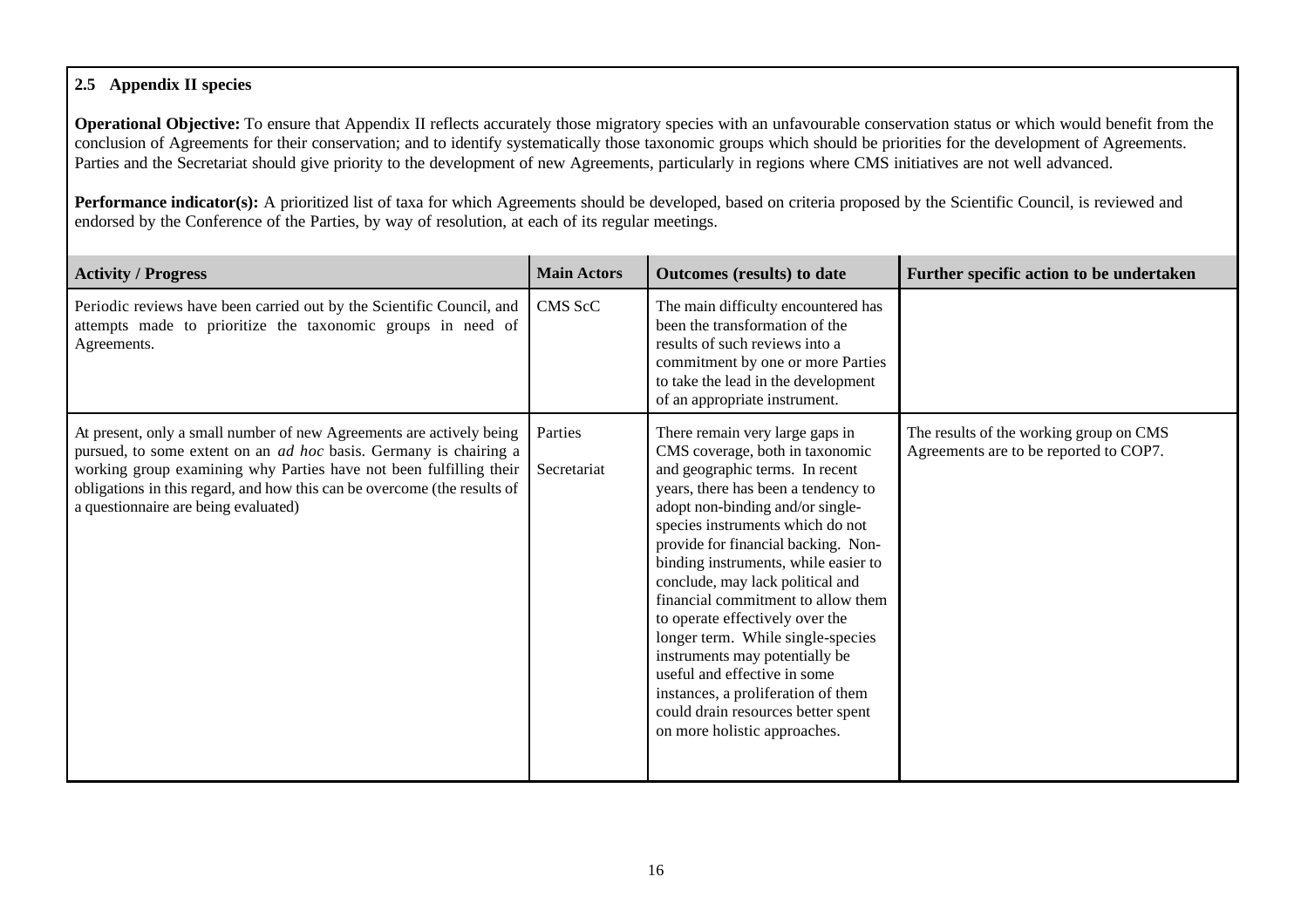#### **2.6 Data required for decision-making**

**Operational Objective:** To identify and secure the best available scientific data on which to base decisions regarding the inclusion or deletion of species in/from the Appendices, as well as the prioritization of conservation actions; and to maintain the accuracy of the CMS Range State list (and, therefore, its usefulness as a reference tool).

**Performance indicator(s):** Proposals submitted for the listing or deletion of species are of a high caliber, achieved through contracting the best possible scientific expertise, independent scrutiny and final review by the Scientific Council; the CMS Range State list corresponds closely to the consensus of experts in their respective fields and discrepancies with information given in national reports are minimized.

| <b>Activity / Progress</b>                                                                                                                                                                                                                                                                                                                      | <b>Main Actors</b>                | <b>Outcomes</b> (results) to date                                                                                                                                                                                                                                                                                                         | Further specific action to be undertaken                                                                                                                                                                                                                     |
|-------------------------------------------------------------------------------------------------------------------------------------------------------------------------------------------------------------------------------------------------------------------------------------------------------------------------------------------------|-----------------------------------|-------------------------------------------------------------------------------------------------------------------------------------------------------------------------------------------------------------------------------------------------------------------------------------------------------------------------------------------|--------------------------------------------------------------------------------------------------------------------------------------------------------------------------------------------------------------------------------------------------------------|
| Parties that wish to submit proposals to amend the Appendices of CMS<br>are required to follow the format stipulated by Resolution 1.5. Such<br>proposals are scrutinized by the CMS Scientific Council prior to each<br>meeting of the Conference of the Parties, and a recommendation made<br>as to the scientific validity of each proposal. | CMS ScC<br>Parties<br>Secretariat | With some exceptions, most<br>proposals tabled for the listing of<br>species have been of a high caliber,<br>and are worthy of publication (as<br>least in a web-based "library") as<br>gray literature. Some proposals<br>have not been as technically sound<br>and/or have not be widely consulted<br>among the Range States concerned. | Ensure implementation of the element of the<br>Information Management Plan that provides for a<br>systematic review of national reports, and<br>synthesis of information from other sources, in<br>order to improve the data needed for decision-<br>making. |
| Range State list (latest version: March 2000) is submitted to the<br>Scientific Council for review and amendment, as necessary, prior to<br>each meeting of the Conference of the Parties                                                                                                                                                       | Parties<br>CMS ScC<br>Secretariat | A recent, comprehensive review of<br>Party reports has revealed<br>significant discrepancies in the<br>CMS Range State list.                                                                                                                                                                                                              | As a first step, the Range State list should be<br>reviewed (through a consultancy) and validated.                                                                                                                                                           |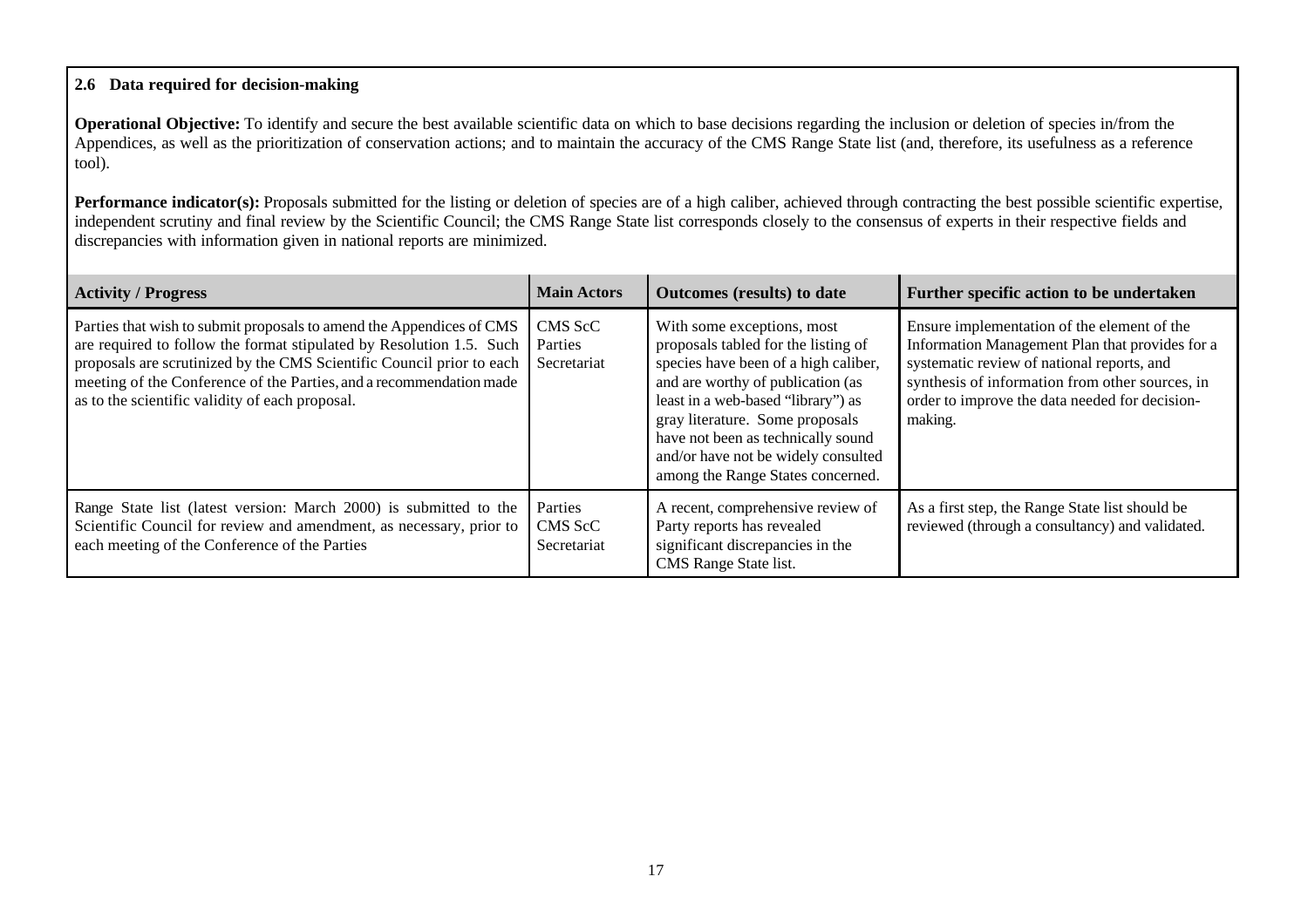#### **2.7 Policies on satellite telemetry**

**Operational Objective:** To play a more active role in the scrutiny of conservation and research projects that propose the use of satellite telemetry, particularly those involving endangered species listed in Appendix I, to ensure compliance with agreed guidelines.

**Performance indicator(s):** In all projects supported by CMS that make use of satellite telemetry, risks to the welfare of individual animals and – in the case of severely depleted populations – to the species are minimized, through careful application of the guidelines – such that loss of individual animals and any impact on the species is negligible.

| <b>Activity / Progress</b>                                                                                                                           | <b>Main Actors</b> | <b>Outcomes</b> (results) to date | Further specific action to be undertaken                                                                   |
|------------------------------------------------------------------------------------------------------------------------------------------------------|--------------------|-----------------------------------|------------------------------------------------------------------------------------------------------------|
| To date, few of the activities co-funded by CMS have involved the use of<br>satellite tracking. No mechanism has yet been agreed to allow for a      | CMS ScC            |                                   | Continue to develop and, as appropriate, adopt and<br>circulate the "Guidelines for satellite telemetry of |
| formal review of projects that involve satellite telemetry, however<br>projects that receive funding support from CMS are vetted by experts on       | Parties            |                                   | migratory birds".                                                                                          |
| the CMS Scientific Council.                                                                                                                          | Secretariat        |                                   |                                                                                                            |
| Three discussion papers prepared for the Eighth Meeting of the CMS                                                                                   |                    |                                   |                                                                                                            |
| Scientific Council might be used as a basis for developing further advice<br>on this matter: Considerations in the use of tracking and other devices |                    |                                   |                                                                                                            |
| on birds (CMS/ScC/Doc. 8.1); Turtle Telemetry Taboos<br>(CMS/ScC.8/Doc.8.2 - preliminary draft); The Use of Satellite-based                          |                    |                                   |                                                                                                            |
| Tracking Devices on Cetaceans: History and Risks (CMS/ScC.8/Doc.<br>8.3)                                                                             |                    |                                   |                                                                                                            |
| A working group set up under the Council has begun to develop a set of                                                                               |                    |                                   |                                                                                                            |
| draft guidelines applicable to migratory birds [Ref. Annex 6 to the<br>report of the $10th$ meeting of the Scientific Council], and is to            |                    |                                   |                                                                                                            |
| continue its work intersessionally under the chairmanship of Dr.                                                                                     |                    |                                   |                                                                                                            |
| Limpus.                                                                                                                                              |                    |                                   |                                                                                                            |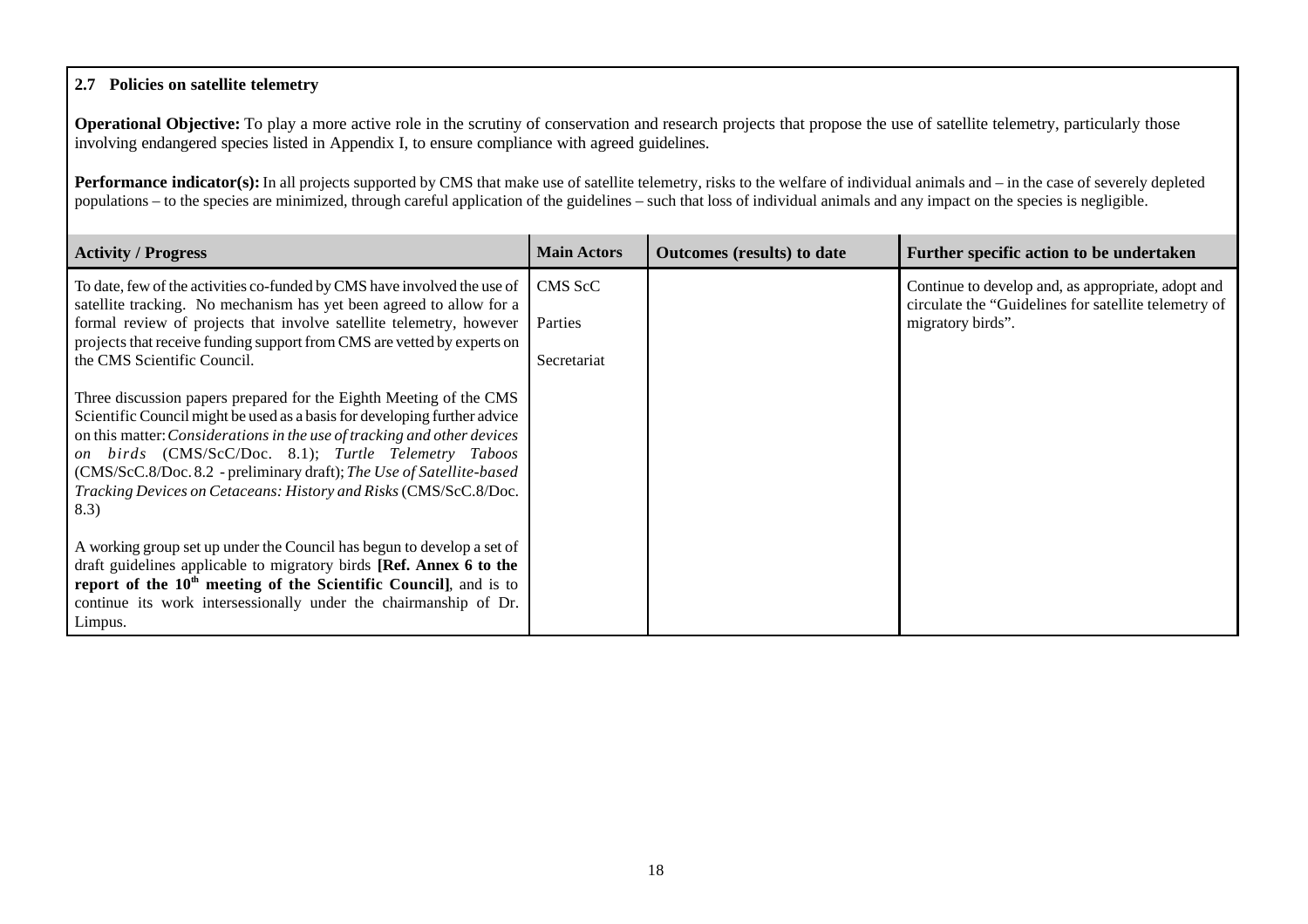# **OBJECTIVE 3:TOENHANCEGLOBALMEMBERSHIPINCMSTHROUGHTARGETEDPROMOTIONOF THECONVENTION'SAIM**

#### **3.1 Membership**

**Operational Objective:** To endeavour to secure membership of at least 85 Parties to the Convention by the end of 2002, and 100 by the end of 2005, including at least 8-12 non-Parties that have been identified by the Standing Committee as high priorities for recruitment.

Performance indicator(s): Recruitment targets are met or exceeded, with a high proportion of new Parties from under-represented regions; new Parties are well- prepared to assume their obligations under the Convention.

| <b>Activity / Progress</b>                                                                                                                                                                                                                                                                                                                                                                                                                                                                                                  | <b>Main Actors</b>                                             | <b>Outcomes</b> (results) to date                                                                                                                                                                                                                                                 | Further specific action to be undertaken                                                                                                                                                                                                                                                                                                            |
|-----------------------------------------------------------------------------------------------------------------------------------------------------------------------------------------------------------------------------------------------------------------------------------------------------------------------------------------------------------------------------------------------------------------------------------------------------------------------------------------------------------------------------|----------------------------------------------------------------|-----------------------------------------------------------------------------------------------------------------------------------------------------------------------------------------------------------------------------------------------------------------------------------|-----------------------------------------------------------------------------------------------------------------------------------------------------------------------------------------------------------------------------------------------------------------------------------------------------------------------------------------------------|
| Current membership: 76 Parties (growth of nearly 40 percent since<br>1999)<br>Coverage: most of Europe, much of Africa, southern South America<br>Gaps: North America, northern part of South America and Caribbean,<br>southern Africa, South-East Asia and Oceania<br>All countries identified as priorities for recruitment (see list at right)<br>have been contacted by the Secretariat, and virtually all have received<br>"tailored" information and have benefitted from comprehensive briefing<br>sessions on CMS. | Secretariat<br>CMS StC<br>Depositary<br>Parties<br><b>UNEP</b> | So far, intensive efforts to recruit<br>"priority" countries have succeeded<br>in only a few cases; further<br>incentives to join CMS, such as<br>those offered through bilateral<br>assistance programmes, might bear<br>more fruit, but they also take time to<br>put in place. | Priorities for recruitment by region, as identified<br>by the CMS Standing Committee:<br>North America: United States, Canada, Mexico<br>South America: Brazil<br>Europe: Russian Federation<br>Africa: Algeria<br>Asia: China, Indonesia, Islamic Republic of Iran,<br>Japan, Kazakstan, Malaysia, Republic of Korea,<br>Thailand, Turkey, Vietnam |
| Regular contacts/briefing sessions are made with senior officials in<br>non-Party States, with a view to encouraging membership; financial<br>support given to facilitate translation of key texts into national languages                                                                                                                                                                                                                                                                                                  | Secretariat                                                    |                                                                                                                                                                                                                                                                                   | Provide Standing Committee members and others<br>with information materials to assist in<br>promotional efforts                                                                                                                                                                                                                                     |
| The Secretariat has not had the capacity to develop a proper induction<br>programme for new Parties, though it has developed proposals to this<br>effect, which are pending implementation in 2002                                                                                                                                                                                                                                                                                                                          | Secretariat<br>Parties                                         |                                                                                                                                                                                                                                                                                   | Seek resources, as necessary, to begin to<br>implement in 2002 one or both project proposals<br>submitted to UNEP and IUCN-ELC                                                                                                                                                                                                                      |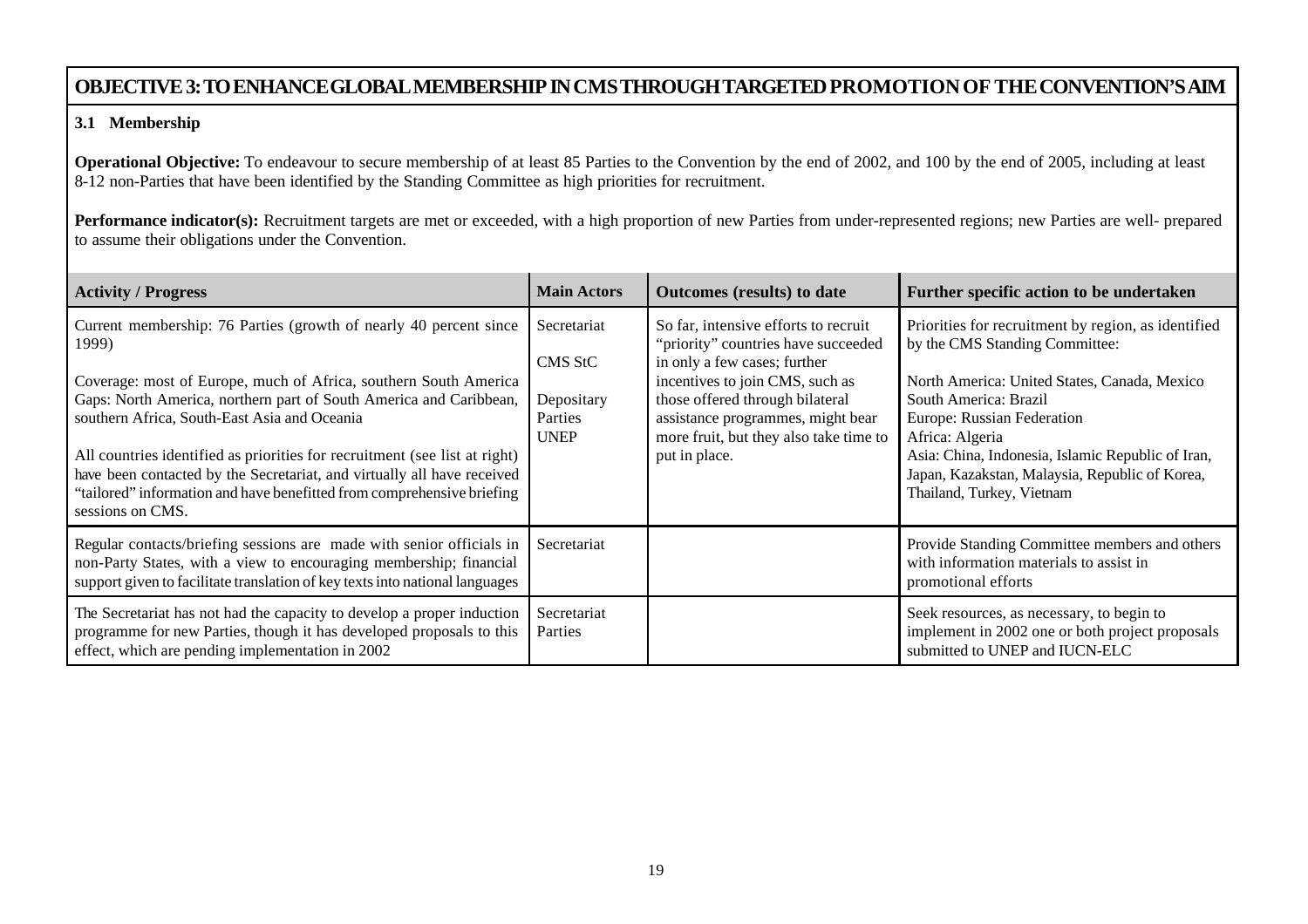# **OBJECTIVE 4: TO FACILITATE AND IMPROVE IMPLEMENTATION OF THE CONVENTION**

#### **4.1 Global importance of CMS**

**Operational Objective:** To increase awareness of the relevance of CMS and its global importance in the context of biodiversity conservation and to convince decision-makers and stake-holders at all levels that conserving migratory animals throughout the world is a worthy objective.

**Performance indicator(s):** Increased frequency of references to CMS in international (conservation/sustainable use) fora, in national and international media, and scholarly publications; more frequent reference to CMS in programmes of non-governmental and other intergovernmental organizations.

| <b>Activity / Progress</b>                                                                                                                                                                                                                                                                                                                                                                              | <b>Main Actors</b>     | <b>Outcomes</b> (results) to date | Further specific action to be undertaken                                                                                                                 |
|---------------------------------------------------------------------------------------------------------------------------------------------------------------------------------------------------------------------------------------------------------------------------------------------------------------------------------------------------------------------------------------------------------|------------------------|-----------------------------------|----------------------------------------------------------------------------------------------------------------------------------------------------------|
| The Secretariat has produced various information materials which are<br>available for wide distribution, normally in English, French, Spanish (and<br>sometimes German) including: CMS Bulletin (produced 2-3 times per<br>year); Web site (updated regularly); CMS Technical Series, PowerPoint<br>presentation, videos on different themes, colourful brochure, NGOs<br>information packs, A5 poster. | Secretariat<br>Parties |                                   | A more dynamic programme, appropriately<br>targeted toward specific audiences, is needed to<br>convey more effectively the aims and potential of<br>CMS. |
| Little or no information has been compiled or is available on materials<br>(e.g brochures, posters, web sites) on CMS that may have been produced<br>by Parties in different languages.                                                                                                                                                                                                                 |                        |                                   |                                                                                                                                                          |

#### **4.2 Mobilize resources**

**Operational Objective:** To mobilize financial resources needed for conservation actions and increase the level of funding support external to CMS (which may or may not be channelled through the Convention) that is made available for conservation activities having direct benefits for migratory species.

Performance indicator(s): Substantial increase in documented, voluntary contributions from Parties towards CMS-related conservation activities, both through the Convention itself and other channels.

| <b>Activity / Progress</b>                                                                                                                                                                                                                                                                                                                                                                                                                                                                                                 | <b>Main Actors</b> | <b>Outcomes</b> (results) to date                                                                                                                                                                       | Further specific action to be undertaken |
|----------------------------------------------------------------------------------------------------------------------------------------------------------------------------------------------------------------------------------------------------------------------------------------------------------------------------------------------------------------------------------------------------------------------------------------------------------------------------------------------------------------------------|--------------------|---------------------------------------------------------------------------------------------------------------------------------------------------------------------------------------------------------|------------------------------------------|
| Direct external funding for CMS-related activities has been modest. Parties<br>There is not, for example, a CMS-equivalent of Ramsar's \$1.1 million<br>"Evian Project". The Host Government (Germany) does provide a fixed   Secretariat<br>voluntary contribution of DM100,000 (equivalent of about USD 45,000)<br>per annum for conservation/implementation projects. Additional<br>voluntary funding from various Parties has supported attendance of<br>delegates at meetings as well as selected project activities. |                    | Funds received have tended to be<br>used for <i>ad hoc</i> purposes; efforts<br>have not focused on the<br>establishment of broader, longer-<br>term funding programmes to benefit<br>migratory species |                                          |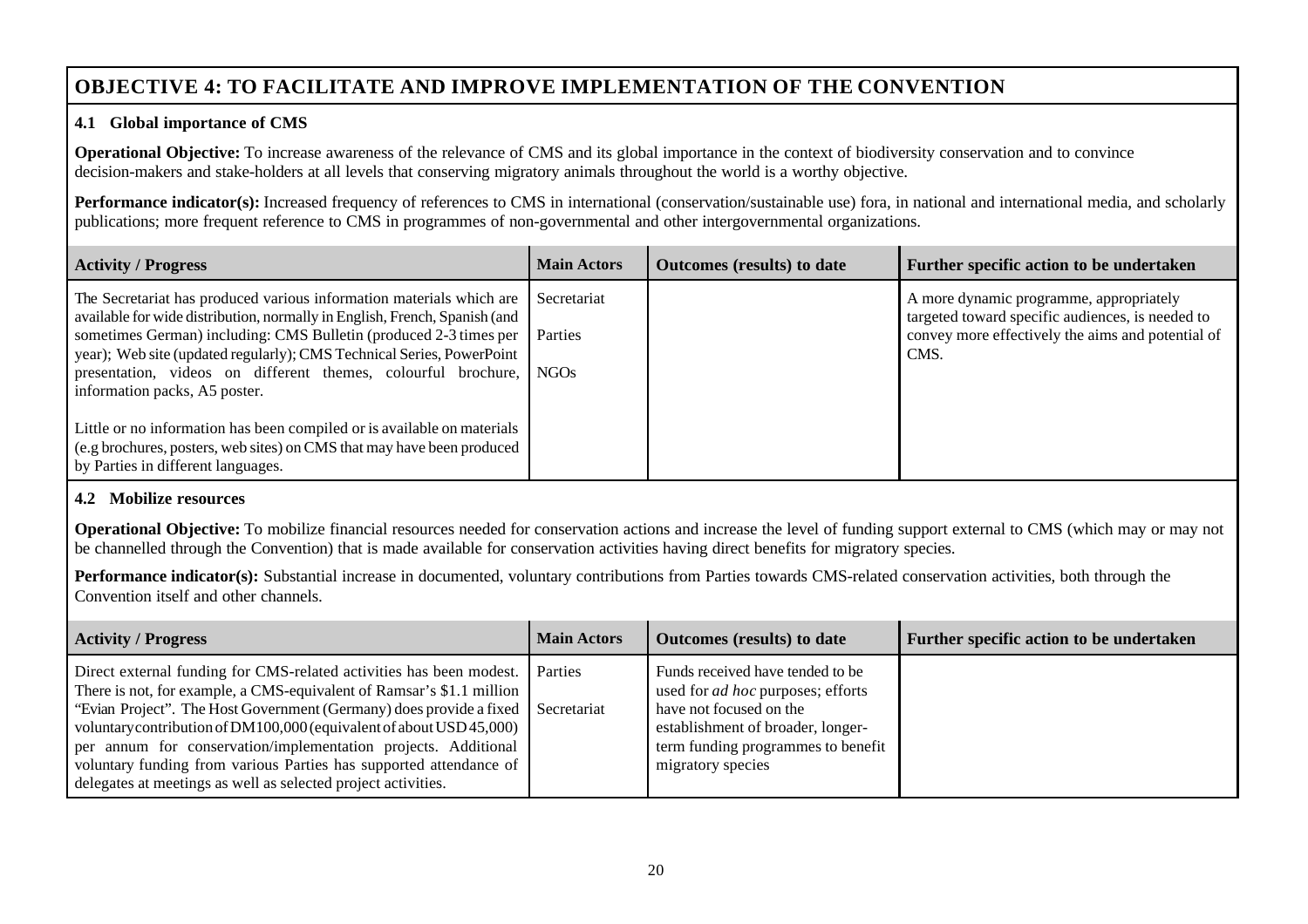## **4.3 Institutions of CMS**

**Operational Objective:** To rationalize arrangements for the institutions of the Convention and to ensure that the institutions of the Convention - the Conference of the Parties, Standing Committee, Scientific Council and Secretariat - are properly equipped to undertake their individual responsibilities.

**Performance indicator(s):** Meetings of the Conference of the Parties operate efficiently and complete all business within the time allotted, with Party attendance of at least 90 percent; all regions are fully and effectively represented at each meeting of the Standing Committee and intersessionally; Scientific Council provides the COP with all necessary and requested advice or has in place clear plans for provision of such advice; the Secretariat (including related Agreements), is staffed with adequate numbers of personnel and financial resources to undertaken the Strategic Plan work programme, and with due regard to geographic and gender balance.

| <b>Activity / Progress</b>                                                                                                                                                                                                                                                                                                                                                                                                                                           | <b>Main Actors</b>        | Outcomes (results) to date                                                                                                                                                                                                                                                                                                                              | Further specific action to be undertaken                                                                                                                                                                                                                                                      |
|----------------------------------------------------------------------------------------------------------------------------------------------------------------------------------------------------------------------------------------------------------------------------------------------------------------------------------------------------------------------------------------------------------------------------------------------------------------------|---------------------------|---------------------------------------------------------------------------------------------------------------------------------------------------------------------------------------------------------------------------------------------------------------------------------------------------------------------------------------------------------|-----------------------------------------------------------------------------------------------------------------------------------------------------------------------------------------------------------------------------------------------------------------------------------------------|
| The sixth and seventh meetings of the Conference of the Parties have<br>adopted a similar format, with the COP being held in conjunction with<br>the Meeting of the Parties of the largest CMS Agreement (AEWA).<br>Funding has been introduced in the core budget to assure the<br>participation of delegates from developing countries.                                                                                                                            | <b>COP</b>                | The rationalized arrangements for<br>meetings have resulted in cost<br>saving and substantive benefits for<br>both CMS and AEWA. Still, single<br>person delegations to the<br>COP/MOP have difficulty following<br>all of the plenary and working group<br>discussions.                                                                                |                                                                                                                                                                                                                                                                                               |
| The membership of the CMS Standing Committee was amended by<br>COP6 to recognize the significant number of Parties from both Europe<br>and Africa. Two members from each of these regions are now elected<br>to serve on the Committee.<br>Africa was represented by only one member at the 22 <sup>nd</sup> meeting; Asia<br>was not represented at all, despite the invitations to members having<br>been sent well in advance and alternates contacted.           | StC<br>Secretariat        | Full participation and engagement of<br>the Standing Committee, at<br>meetings and inter-sessionally, has<br>yet to be achieved.                                                                                                                                                                                                                        | Greater use of the CMS Web site for posting and<br>downloading documents should be encouraged.                                                                                                                                                                                                |
| The structure and operational arrangements for the Scientific Council<br>have changed little over the years, notwithstanding its potential growth<br>to a membership of more than 75 scientists. Additional expertise, in the<br>form of COP-appointed Councillors, has been an valuable complement<br>to the core membership. Resolution 6.7 now provides for observer<br>status for ten bodies or organizations with which CMS has close working<br>relationships. | <b>ScC</b><br>Secretariat | The $10th$ meeting of the Scientific<br>Council (May 2001) revealed that<br>the ever increasing range of<br>important issues covered by the<br>Council, and the diversity of<br>interests within its growing<br>membership, make it difficult to<br>give adequate attention to all issues<br>within the existing meeting format<br>and time allocation. | Create a small working group of interested<br>Councillors to explore possible new models for<br>the way the Council operates with a view to<br>further enhancing its effectiveness; consider<br>extending the duration of the pre-COP Scientific<br>Council meeting from 2 1/2 to 3 1/2 days. |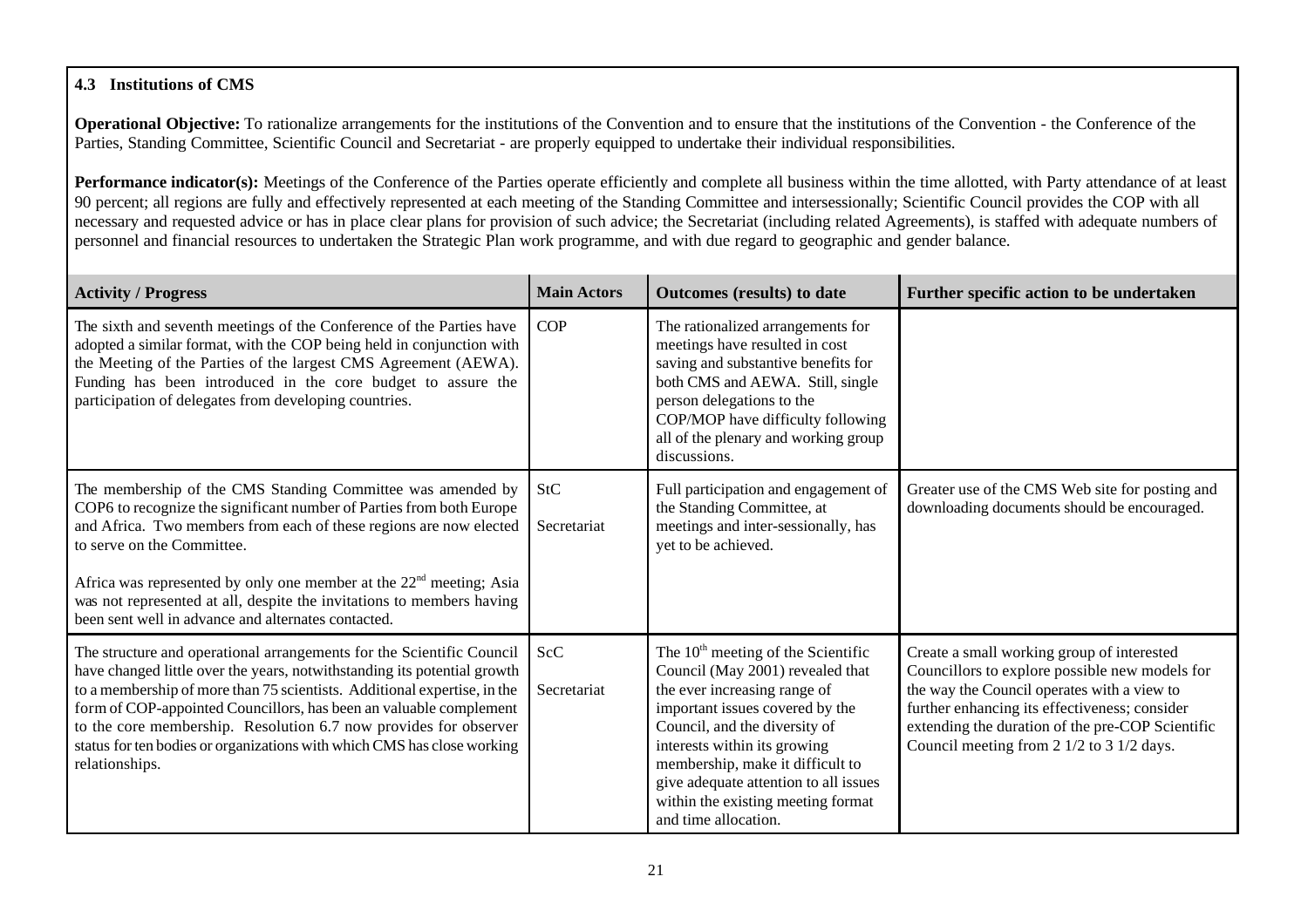| With the additional personnel agreed by COP6 as from 2001, the Parties<br>Secretariat -- though still modest in size, in relation to comparable<br>convention bodies -- has attained a certain stability in terms of staff $\Box$ Secretariat<br>posts for the immediate future. A new organizational structure has been<br>elaborated and job descriptions prepared for all posts. |  | The Secretariat still has not reached<br>the full contingent of staff approved<br>by COP6, and this shortfall<br>continues to impede the pursuit of<br>some activities, including full<br>participation in global initiatives and<br>strengthening linkages with other<br>biodiversity-related instruments. | The Secretariat would benefit from the<br>recruitment of junior professional officers and an<br>internship programme with clear objectives (the<br>latter is in the process of being established). |
|-------------------------------------------------------------------------------------------------------------------------------------------------------------------------------------------------------------------------------------------------------------------------------------------------------------------------------------------------------------------------------------|--|-------------------------------------------------------------------------------------------------------------------------------------------------------------------------------------------------------------------------------------------------------------------------------------------------------------|----------------------------------------------------------------------------------------------------------------------------------------------------------------------------------------------------|
|-------------------------------------------------------------------------------------------------------------------------------------------------------------------------------------------------------------------------------------------------------------------------------------------------------------------------------------------------------------------------------------|--|-------------------------------------------------------------------------------------------------------------------------------------------------------------------------------------------------------------------------------------------------------------------------------------------------------------|----------------------------------------------------------------------------------------------------------------------------------------------------------------------------------------------------|

#### **4.4 Linkages**

**Operational Objective:** To strengthen orderly institutional linkages with partner organizations and in particular define jointly, under the umbrella of the Convention on Biological Diversity, within a global context involving the main biodiversity related conventions, the scope of their responsibility and the ways to improve, in the most efficient way, their tasks and to enhance their synergetic effect.

**Performance indicator(s):** Concrete manifestations of inter-agency co-operation and programmatic co-ordination, in the form of regular consultations, cross-representation at meetings, mutual promotion and, especially, joint initiatives (e.g. co-organized/sponsored projects, meetings, mutually agreed division of responsibilities etc.).

| <b>Activity / Progress</b>                                                                                                                                                                                                                                                                                                                                                                                                                                                                                                                                                                                                                                                                                                                                                                                                      | <b>Main Actors</b>         | Outcomes (results) to date                                                                                                                                  | Further specific action to be undertaken                                                                                                                                              |
|---------------------------------------------------------------------------------------------------------------------------------------------------------------------------------------------------------------------------------------------------------------------------------------------------------------------------------------------------------------------------------------------------------------------------------------------------------------------------------------------------------------------------------------------------------------------------------------------------------------------------------------------------------------------------------------------------------------------------------------------------------------------------------------------------------------------------------|----------------------------|-------------------------------------------------------------------------------------------------------------------------------------------------------------|---------------------------------------------------------------------------------------------------------------------------------------------------------------------------------------|
| Institutional working relationships are described in the report of the<br>Secretariat submitted to each meeting of the Conference of the Parties.<br>Specific linkages are summarized below. Consultations involving<br>Convention representatives are organized fairly regularly, but usually in<br>relation to particular issues of common interest, rather than inter-<br>agency co-operation and coordination. While there are some examples<br>of co-sponsored projects and meetings, cases of actual "co-<br>organization" are quite rare. Cross-representation at meetings of<br>convention bodies is improving, though still not fully adequate. It is<br>hoped that the elaboration of sufficiently detailed joint work<br>programmes (in progress), will help to clarify roles and better define<br>responsibilities. |                            | Generally speaking, there is still<br>room for considerable improvement<br>in enhancing synergies among the<br>various biodiversity-related<br>instruments. |                                                                                                                                                                                       |
| Intergovernmental bodies/programmes: UNEP, GEF, CBD,<br>Ramsar, CITES, IWC, World Heritage, UNESCO/MAB,<br>Mediterranean Action Plan, Bern Convention                                                                                                                                                                                                                                                                                                                                                                                                                                                                                                                                                                                                                                                                           |                            |                                                                                                                                                             |                                                                                                                                                                                       |
| <b>UNEP:</b> Regular contacts with GEF Coordination Unit,<br>Biodiversity Unit, Environmental Law/Institutions Unit leading to<br>co-operation in project development and co-sponsorship of some<br>CMS project activities                                                                                                                                                                                                                                                                                                                                                                                                                                                                                                                                                                                                      | <b>UNEP</b><br>Secretariat | Substantial GEF PDF-B funding for<br>CMS-related wetland conservation<br>projects to benefit CMS/AEWA-<br>listed species                                    | Explore further linkages with UNEP Regional<br>Offices and Regional Seas programme; as well as<br>other opportunities for GEF project development<br>(e.g. marine turtles, ungulates) |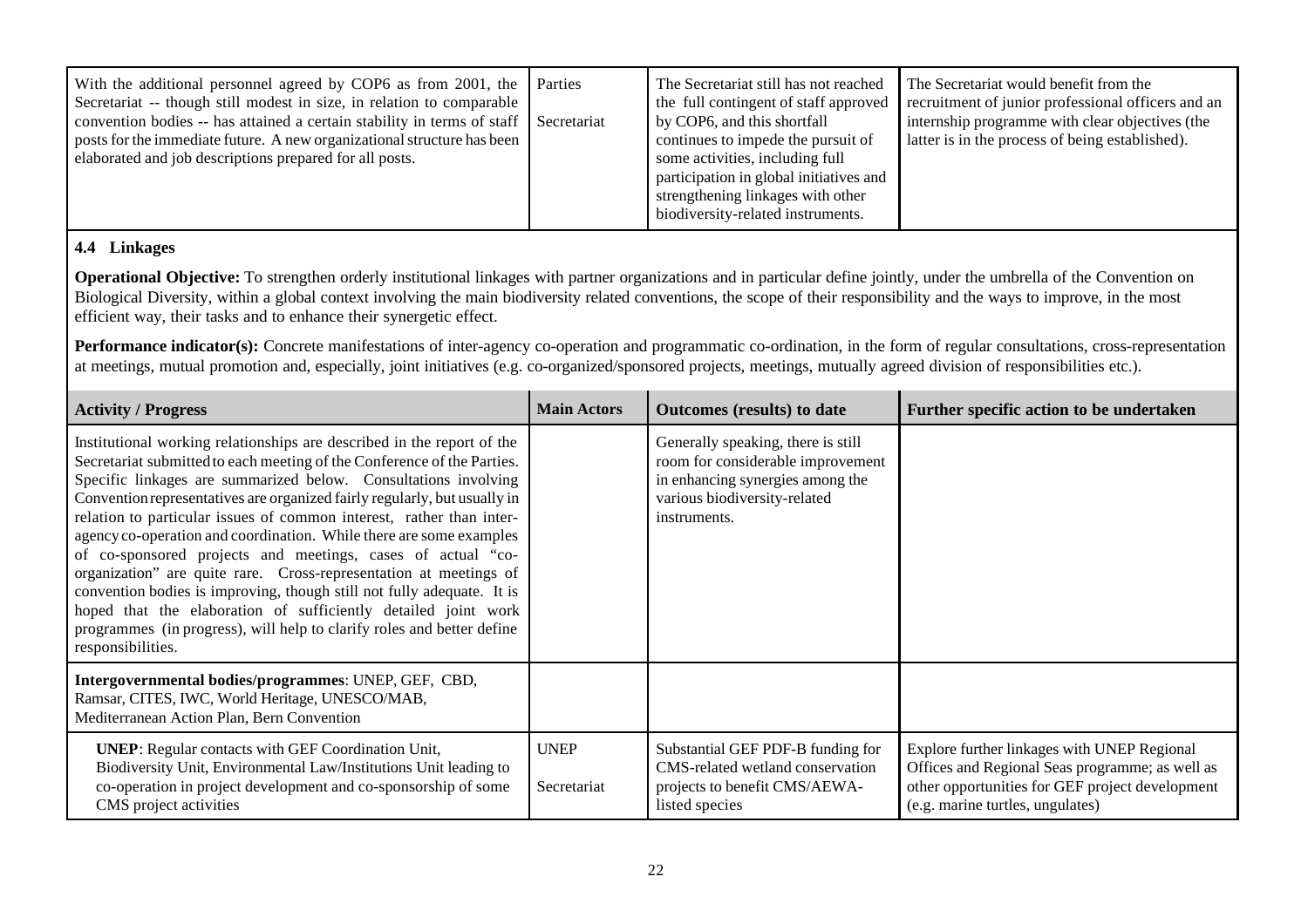| <b>Activity / Progress</b>                                                                                                                                                                                                                                                          | <b>Main Actors</b>                             | <b>Outcomes (results) to date</b>                        | Further specific action to be undertaken                                                                                                                                                                                        |
|-------------------------------------------------------------------------------------------------------------------------------------------------------------------------------------------------------------------------------------------------------------------------------------|------------------------------------------------|----------------------------------------------------------|---------------------------------------------------------------------------------------------------------------------------------------------------------------------------------------------------------------------------------|
| <b>WCMC</b> (now under UNEP): Close collaboration, through regular<br>consultancy work on behalf of CMS (eg. information management,<br>review of Appendices, marine turtle data mapping application).<br>Presently hosts the CMS Web site.                                         | <b>WCMC</b><br>Secretariat                     | Significant contributions made to<br>CMS' work programme | <b>WCMC:</b> Ongoing involvement in the<br>implementation of the CMS Information<br>Management Plan, harmonization of national<br>reporting to biodiversity-related conventions and<br>further development of the CMS Web site. |
| CBD: Memorandum of Understanding in place since 1996; study<br>on complementarities between CBD and CMS completed in May<br>2000; CBD SBSTTA6 (March 2001) proposed a Joint Work<br>Programme with CMS for endorsement by CBD COP6 in April<br>2002                                 | CBD<br>Secretariat<br>Secretariat              |                                                          | Finalize more detailed joint work programme to<br>promote implementation at a technical<br>level. Decision of CBD COP6 and endorsement<br>by CMS COP7 awaited.                                                                  |
| Ramsar: Memorandum of Understanding in place since 1997;<br>Joint Work Programme under development (4 <sup>th</sup> draft exchanged<br>between secretariats in November 2001); fairly regular<br>participation in respective meetings                                               | <b>Ramsar Bureau</b><br>Secretariat<br>CMS ScC |                                                          | Secretariats to finalize joint work programme<br>currently under development in order to clarify<br>roles, direction of future work etc.                                                                                        |
| <b>CITES:</b> Contacts so far limited mainly to CMS participation in<br>meetings of CITES; opportunities for collaboration with CMS<br>(e.g. in relation to sturgeon, marine turtles) have not been actively<br>pursued by CITES. Memorandum of understanding under<br>development. | <b>CITES</b><br>Secretariat<br>Secretariat     |                                                          | Secretariats to finalize memorandum of<br>understanding currently under development,<br>containing enough detail to promote more active<br>co-operation.                                                                        |
| <b>UNESCO/MAB</b> : Memorandum of Understanding (MoU) has<br>been finalised between the CMS Secretariat and the responsible<br>branches of the World Heritage Convention and Man and<br>Biosphere Programme of UNESCO, and is pending formal<br>endorsement and signature.          | <b>UNESCO</b><br>Secretariat                   |                                                          |                                                                                                                                                                                                                                 |
| <b>IWC</b> : Memorandum of Understanding concluded in July 2000;<br>CMS participation in Commission and Scientific Committee<br>meetings of IWC                                                                                                                                     | <b>IWC</b><br>Secretariat<br>CMS ScC           |                                                          |                                                                                                                                                                                                                                 |
| <b>Regional instruments:</b>                                                                                                                                                                                                                                                        |                                                |                                                          |                                                                                                                                                                                                                                 |
| Bern Convention: Provides regular information to CMS on Bern<br>Convention activities; CMS involvement is limited mainly to<br>participation in meetings; co-organization of a successful marine<br>turtle conference in October 2001                                               | <b>Bern Conv</b><br>Secretariat                |                                                          | Main contacts/potential for collaboration is<br>expected to be through implementation of CMS<br>Agreements/MoUs in Europe.                                                                                                      |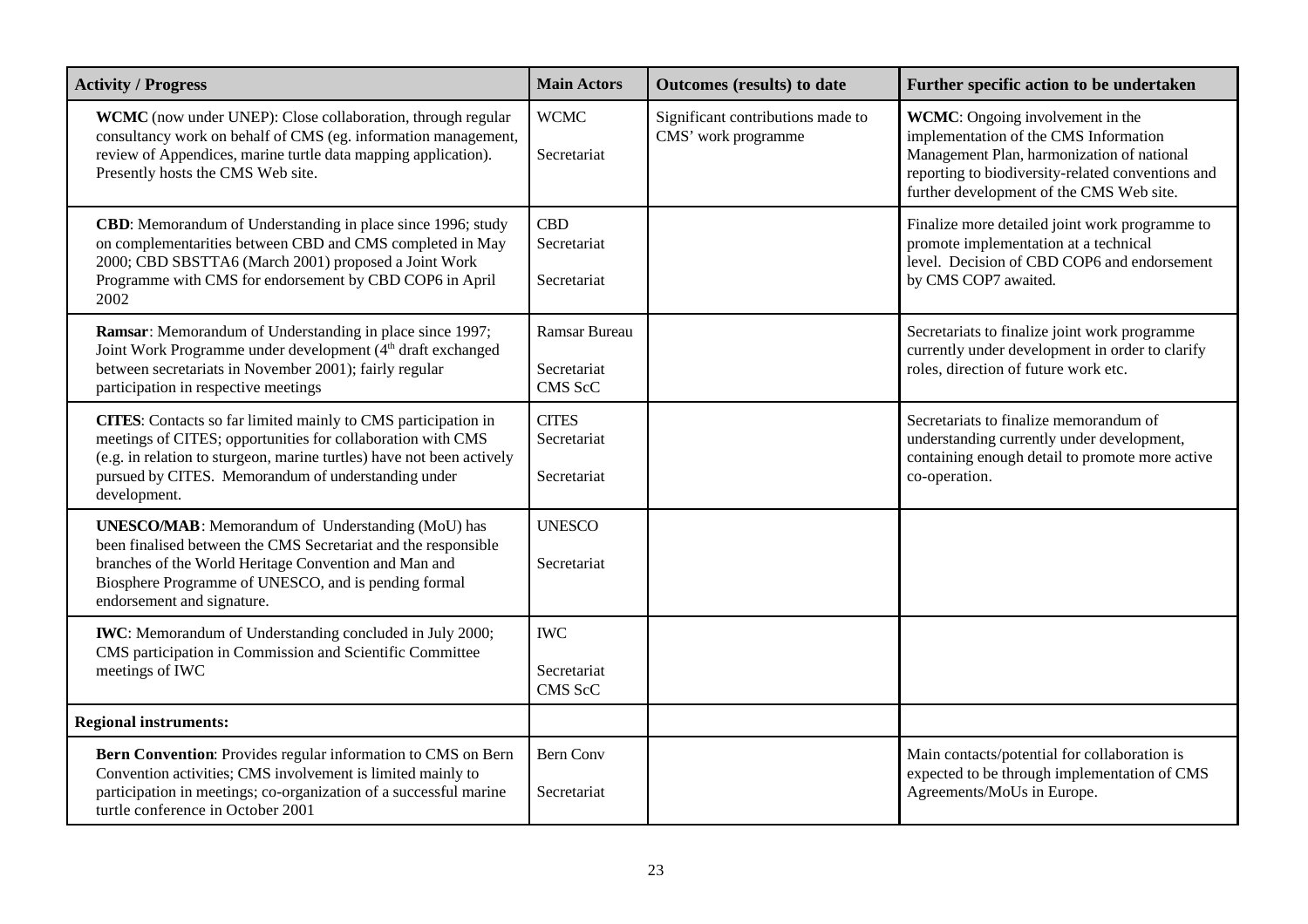| <b>Activity / Progress</b>                                                                                                                                                                                                                                                                                                                                                                                                                                                                                          | <b>Main Actors</b>                                  | <b>Outcomes (results) to date</b>                                                                                                                                                                                                                                                                                     | Further specific action to be undertaken                                                                                                                                                                                                                                                                                                                |
|---------------------------------------------------------------------------------------------------------------------------------------------------------------------------------------------------------------------------------------------------------------------------------------------------------------------------------------------------------------------------------------------------------------------------------------------------------------------------------------------------------------------|-----------------------------------------------------|-----------------------------------------------------------------------------------------------------------------------------------------------------------------------------------------------------------------------------------------------------------------------------------------------------------------------|---------------------------------------------------------------------------------------------------------------------------------------------------------------------------------------------------------------------------------------------------------------------------------------------------------------------------------------------------------|
| Non-governmental Organizations: e.g. Wetlands International,<br>IUCN, BirdLife International, International Crane Foundation, WWF,<br>Euronatur, plus various other national NGOs and institutions                                                                                                                                                                                                                                                                                                                  |                                                     |                                                                                                                                                                                                                                                                                                                       |                                                                                                                                                                                                                                                                                                                                                         |
| Wetlands International: Memorandum of Agreement in place<br>since 1997; regular co-operation on programmatic matters,<br>participation in respective meetings; Letter of Agreement<br>concluded in June 2000 with the Asia-Pacific office to undertake<br>CMS promotional work in Asia; a comparable agreement with the<br>International Coordination Unit in 2001 for promotional work in<br>Europe and Africa is pending implementation. A joint (CMS-<br>AEWA-WI) work programme is being elaborated (Nov 2001). | Wetlands<br>International<br>Secretariat<br>CMS ScC | WI contributions have strengthened<br>the content of the AEWA and could<br>eventually underpin the elaboration<br>of Agreements for migratory birds<br>in other regions (e.g. Central Asia,<br>East Asia, Americas); greater<br>awareness of CMS among potential<br>CMS Parties in Asia (no accessions<br>yet though) | Wetlands International: WI support is essential<br>for the further development of a Central Asian<br>flyway initiative; and to convince governments in<br>East Asia of the merits of a legally-binding<br>Agreement for migratory birds under CMS.<br>Consider co-funding the international waterbird<br>monitoring programme of Wetlands International |
| IUCN: Some collaboration with selected specialist groups and<br>members (e.g. regarding marine turtles, cetaceans, etc) and the<br>Environmental Law Centre (close collaboration through project<br>work). Draft MoU on future collaboration under review with<br>IUCN.                                                                                                                                                                                                                                             | <b>IUCN</b><br>Secretariat                          | Indirect or direct contributions have<br>strengthened the content of various<br>CMS instruments (e.g, AEWA,<br><b>IOSEA Marine Turtle MoU)</b>                                                                                                                                                                        | Finalize memorandum of understanding spelling<br>out the nature of the support to CMS to be<br>provided by IUCN, and under which terms.                                                                                                                                                                                                                 |
| BirdLife International: Regular co-operation on programmatic<br>matters and participation in the respective meetings; BirdLife is<br>providing secretariat services to the Slender-billed curlew MoU;<br>has contributed to the development of various CMS instruments<br>and the inclusion of several species in the CMS Appendices.                                                                                                                                                                               | <b>BirdLife</b><br>Secretariat                      | Greater awareness of CMS among<br>BirdLife partner organizations;<br>freeing up of CMS secretariat<br>resources for other tasks.                                                                                                                                                                                      | BirdLife International: Great potential for<br>supporting and promoting CMS in the area of<br>migratory bird conservation through its well-<br>established network of partner organizations;<br>requires further investment by CMS to supply<br>suitable information materials.                                                                         |
| International Crane Foundation (ICF): Close collaboration for<br>many years in the Siberian Crane initiative, and more recently the<br>GEF wetland project and other activities. ICF successfully hosted<br>the 4 <sup>th</sup> meeting of Range States in May 2001.                                                                                                                                                                                                                                                | ICF<br>Secretariat                                  | Partnership with ICF has<br>strengthened CMS' profile in Asia;<br>collaboration on the Siberian crane<br>MoU has greatly enhanced the<br>substantive contribution of all<br>parties concerned.                                                                                                                        | ICF: Examine possible areas of more intensive<br>collaboration with respect to other CMS-listed<br>crane species (eg Sarus cranes in Southeast Asia.)                                                                                                                                                                                                   |
| WWF: Virtually no direct involvement in CMS matters for several<br>years, but some evidence of renewed interest in relation to<br>Sahelo-Saharan ungulates, Asian large herbivores, marine turtles                                                                                                                                                                                                                                                                                                                  | <b>WWF</b><br>Secretariat                           |                                                                                                                                                                                                                                                                                                                       | Ongoing consultations with WWF species<br>programme with a view to encouraging a<br>reconsideration of WWF's policy vis-à-vis CMS                                                                                                                                                                                                                       |